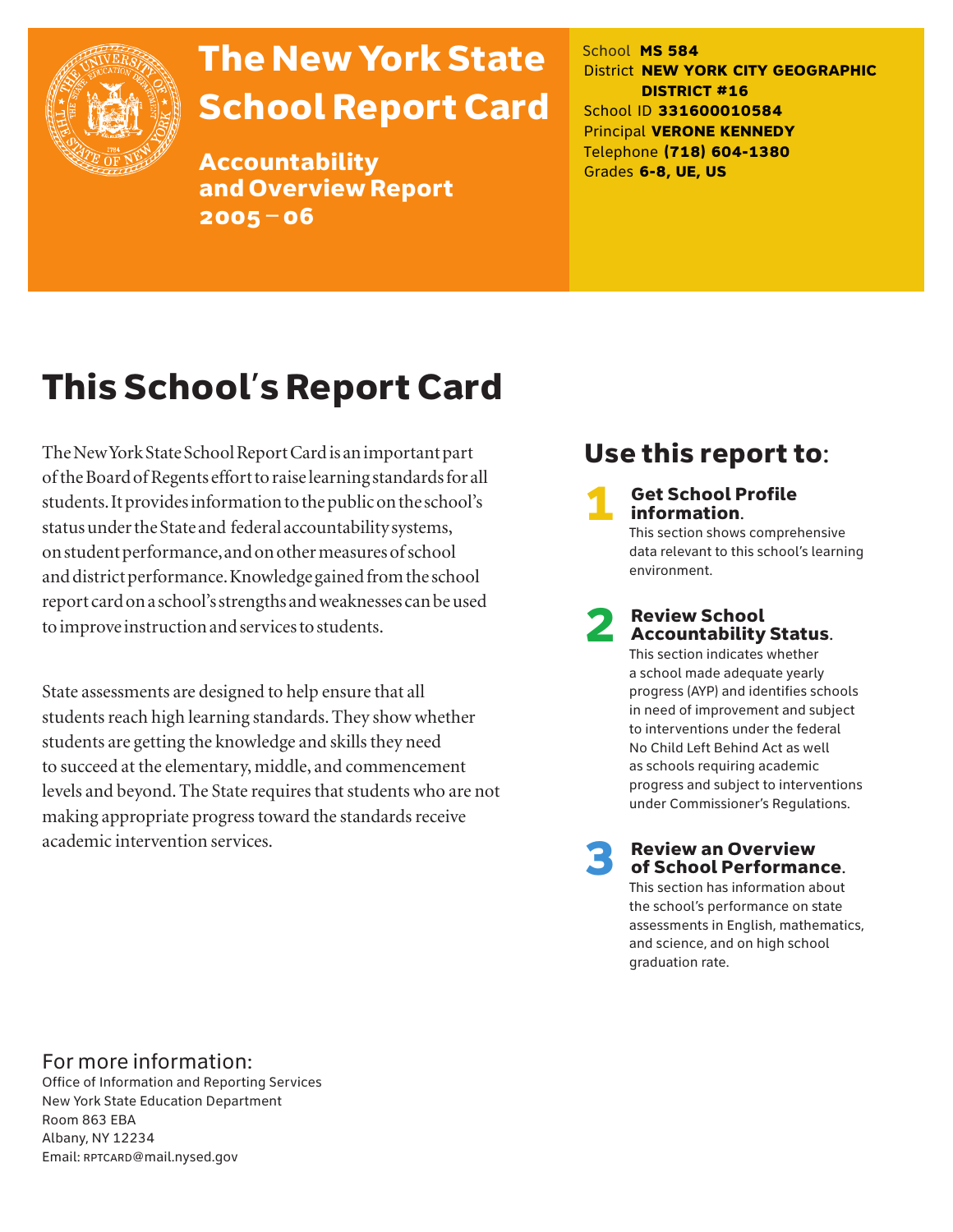## School Profile

This section shows comprehensive data relevant to this school's learning environment, including information about enrollment, average class size, and teacher qualifications.

## Enrollment

|                            | $2003 - 04$ | $2004 - 05$ | $2005 - 06$ |
|----------------------------|-------------|-------------|-------------|
| Pre-K                      |             | $\mathbf 0$ | 0           |
| Kindergarten               |             | 0           | 0           |
| Grade 1                    |             | 0           | 0           |
| Grade 2                    |             | $\mathbf 0$ | 0           |
| Grade 3                    |             | 0           | 0           |
| Grade 4                    |             | 0           | 0           |
| Grade 5                    |             | 0           | 0           |
| Grade 6                    |             | 89          | 83          |
| <b>Ungraded Elementary</b> |             | 8           | 10          |
| Grade 7                    |             | 77          | 87          |
| Grade 8                    |             | 0           | 79          |
| Grade 9                    |             | 0           | 0           |
| Grade 10                   |             | 0           | 0           |
| Grade 11                   |             | 0           | 0           |
| Grade 12                   |             | 0           | 0           |
| <b>Ungraded Secondary</b>  |             | 9           | 16          |
| Total K-12                 |             | 183         | 275         |

## Enrollment Information

*Enrollment* counts are as of Basic Educational Data System (BEDS) day, which is typically the first Wednesday of October of the school year. Students who attend BOCES programs on a part-time basis are included in a school's enrollment. Students who attend BOCES on a full-time basis or who are placed full time by the district in an out-of-district placement are not included in a school's enrollment. Students classified by schools as "pre-first" are included in first grade counts.

### Average Class Size

|                       | $2003 - 04$ | $2004 - 05$ | $2005 - 06$ |
|-----------------------|-------------|-------------|-------------|
| <b>Common Branch</b>  |             |             |             |
| Grade 8               |             |             |             |
| English               |             |             | 25          |
| <b>Mathematics</b>    |             |             | 25          |
| Science               |             |             |             |
| Social Studies        |             |             | 28          |
| Grade 10              |             |             |             |
| English               |             |             |             |
| <b>Mathematics</b>    |             |             |             |
| Science               |             |             |             |
| <b>Social Studies</b> |             |             |             |

### Average Class Size Information

*Average Class Size* is the total registration in specified classes divided by the number of those classes with registration. *Common Branch* refers to self-contained classes in Grades 1–6.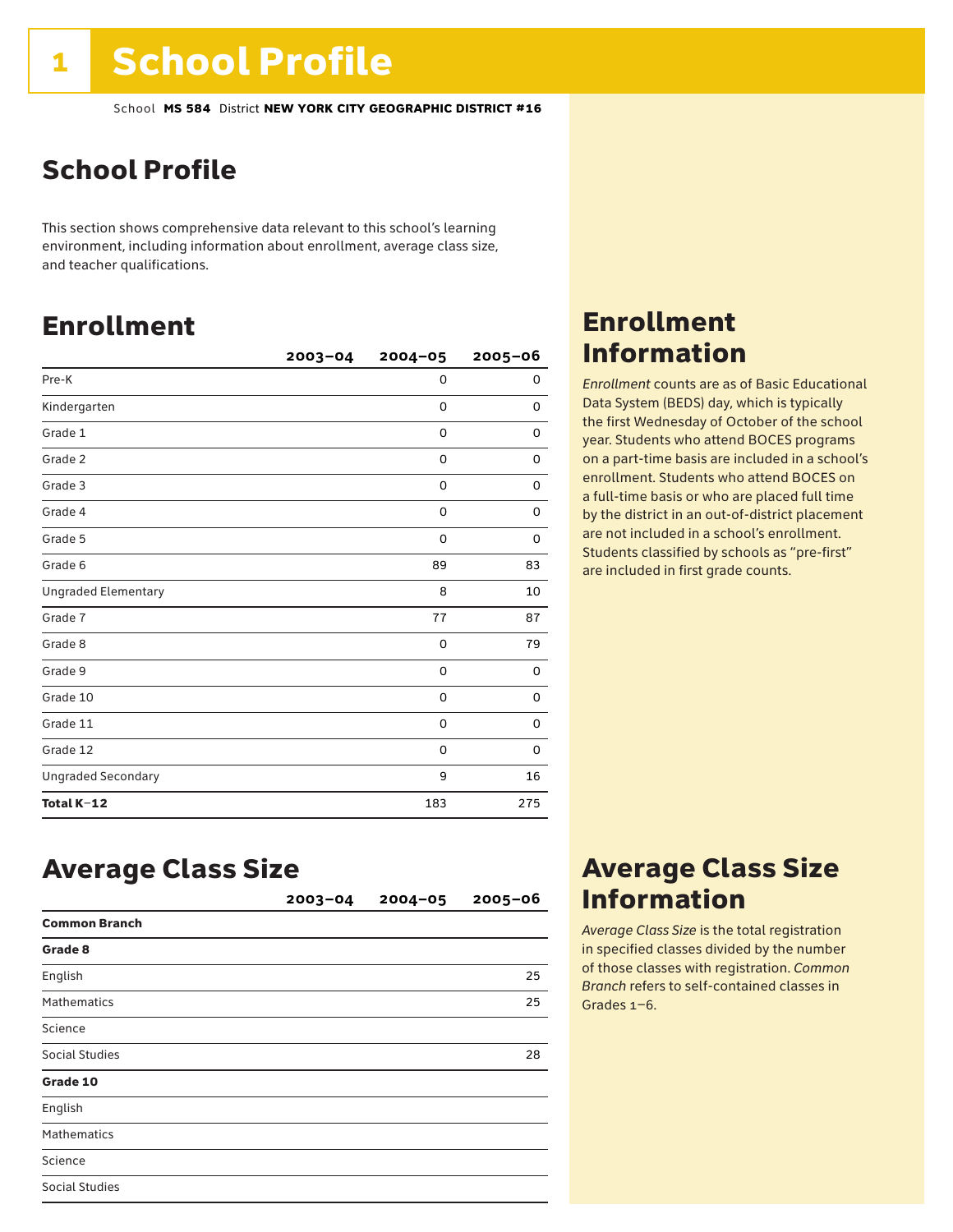## Demographic Factors

|                                  | $2003 - 04$ |               | $2004 - 05$ |      | $2005 - 06$ |     |
|----------------------------------|-------------|---------------|-------------|------|-------------|-----|
|                                  | #           | $\frac{0}{0}$ | #           | $\%$ | #           | %   |
| Eligible for Free Lunch          |             |               | 155         | 85%  | 195         | 71% |
| Reduced-Price Lunch              |             |               | 6           | 3%   | 11          | 4%  |
| Student Stability*               |             |               |             | 0%   |             | 95% |
| Limited English Proficient       |             |               | 0           | 0%   | 1           | 0%  |
| <b>Racial/Ethnic Origin</b>      |             |               |             |      |             |     |
| American Indian or Alaska Native |             |               | 4           | 2%   | 10          | 4%  |
| <b>Black or African American</b> |             |               | 166         | 91%  | 244         | 89% |
| Hispanic or Latino               |             |               | 13          | 7%   | 19          | 7%  |
| Asian or Native                  |             |               | 0           | 0%   | 0           | 0%  |
| Hawaiian/Other Pacific Islander  |             |               |             |      |             |     |
| White                            |             |               | $\Omega$    | 0%   | 2           | 1%  |

 \* Not available at the district level.

## Attendance and Suspensions

|                            | $2002 - 03$ |               | $2003 - 04$ |               | $2004 - 05$ |     |
|----------------------------|-------------|---------------|-------------|---------------|-------------|-----|
|                            | #           | $\frac{0}{0}$ | #           | $\frac{0}{0}$ | #           | %   |
| Annual Attendance Rate     |             |               |             | 0%            |             | 90% |
| <b>Student Suspensions</b> |             |               | 0           | N/A           | O           | 0%  |

## Demographic Factors Information

*Eligible for Free Lunch* and *Reduced*-*Price Lunch* percentages are determined by dividing the number of approved lunch applicants by the Basic Educational Data System (BEDS) enrollment in full-day Kindergarten through Grade 12. *Eligible for Free Lunch* and *Limited English Proficient* counts are used to determine *Similar Schools* groupings within a *Need*/*Resource Capacity* category. *Student Stability* is the percentage of students in the highest grade in a school who were also enrolled in that school at any time during the previous school year. (For example, if School A, which serves Grades 6–8, has 100 students enrolled in Grade 8 this year, and 92 of those 100 students were also enrolled in School A last year, the stability rate for the school is 92 percent.)

### Attendance and Suspensions Information

*Annual Attendance Rate* is determined by dividing the school's total actual attendance by the total possible attendance for a school year. A school's actual attendance is the sum of the number of students in attendance on each day the school was open during the school year. Possible attendance is the sum of the number of enrolled students who should have been in attendance on each day the school was open during the school year. *Student Suspension* rate is determined by dividing the number of students who were suspended from school (not including in-school suspensions) for one full day or longer anytime during the school year by the Basic Educational Data System (BEDS) day enrollments for that school year. A student is counted only once, regardless of whether the student was suspended one or more times during the school year.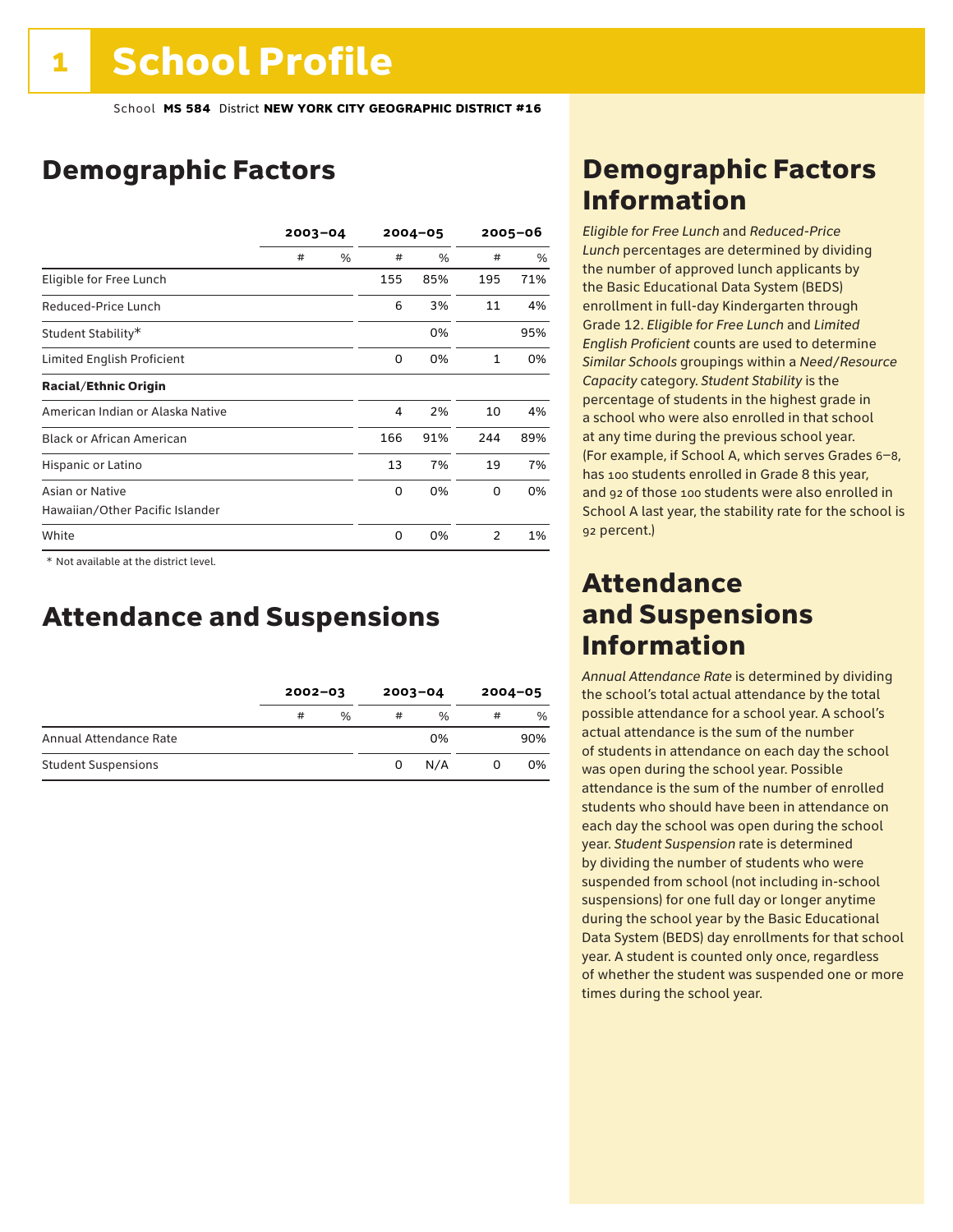## Teacher Qualifications

|                                                                                         | $2003 - 04$ | $2004 - 05$ | $2005 - 06$ |
|-----------------------------------------------------------------------------------------|-------------|-------------|-------------|
| <b>Core Classes Not Taught</b><br>by Highly Qualified Teachers                          |             |             |             |
| Total Number of Core Classes                                                            |             | 31          | 47          |
| Percent Not Taught by<br><b>Highly Qualified Teachers</b>                               |             | 81%         | 68%         |
| <b>Teachers with</b><br><b>No Valid Teaching Certificate</b>                            |             |             |             |
| <b>Total Number of Teachers</b>                                                         |             | 4           | 8           |
| Percent with No Valid<br><b>Teaching Certificate</b>                                    |             | 36%         | 53%         |
| <b>Individuals Teaching</b><br><b>Out of Certification</b>                              |             |             |             |
| Number of Teachers                                                                      |             | 6           | 9           |
| Percentage of Total                                                                     |             | 55%         | 60%         |
| <b>Percent of Teachers with</b><br><b>Master's Degree Plus 30 Hours</b><br>or Doctorate |             | 9%          | 0%          |

### Staff Counts

|                                       | $2003 - 04$ | $2004 - 05$ | $2005 - 06$ |
|---------------------------------------|-------------|-------------|-------------|
| <b>Total Teachers</b>                 |             | 10          | 17          |
| <b>Total Other Professional Staff</b> |             | 0           |             |
| Total Paraprofessionals*              | N/A         | N/A         | N/A         |
| <b>Assistant Principals</b>           |             | 0           |             |
| Principals                            |             |             |             |

\* Not available at the school level.

### Teacher Qualifications Information

To be *Highly Qualified*, a teacher must have at least a Bachelor's degree, be certified to teach in the subject area, and show subject matter competency. The number of *Individuals Teaching Out of Certification* is the number doing so more than on an incidental basis; that is, teaching for five or fewer periods per week outside certification.

### Staff Counts Information

*Other Professionals* includes administrators, guidance counselors, school nurses, psychologists, and other professionals who devote more than half of their time to non-teaching duties. Teachers who are shared between buildings within a district are reported on the district report only.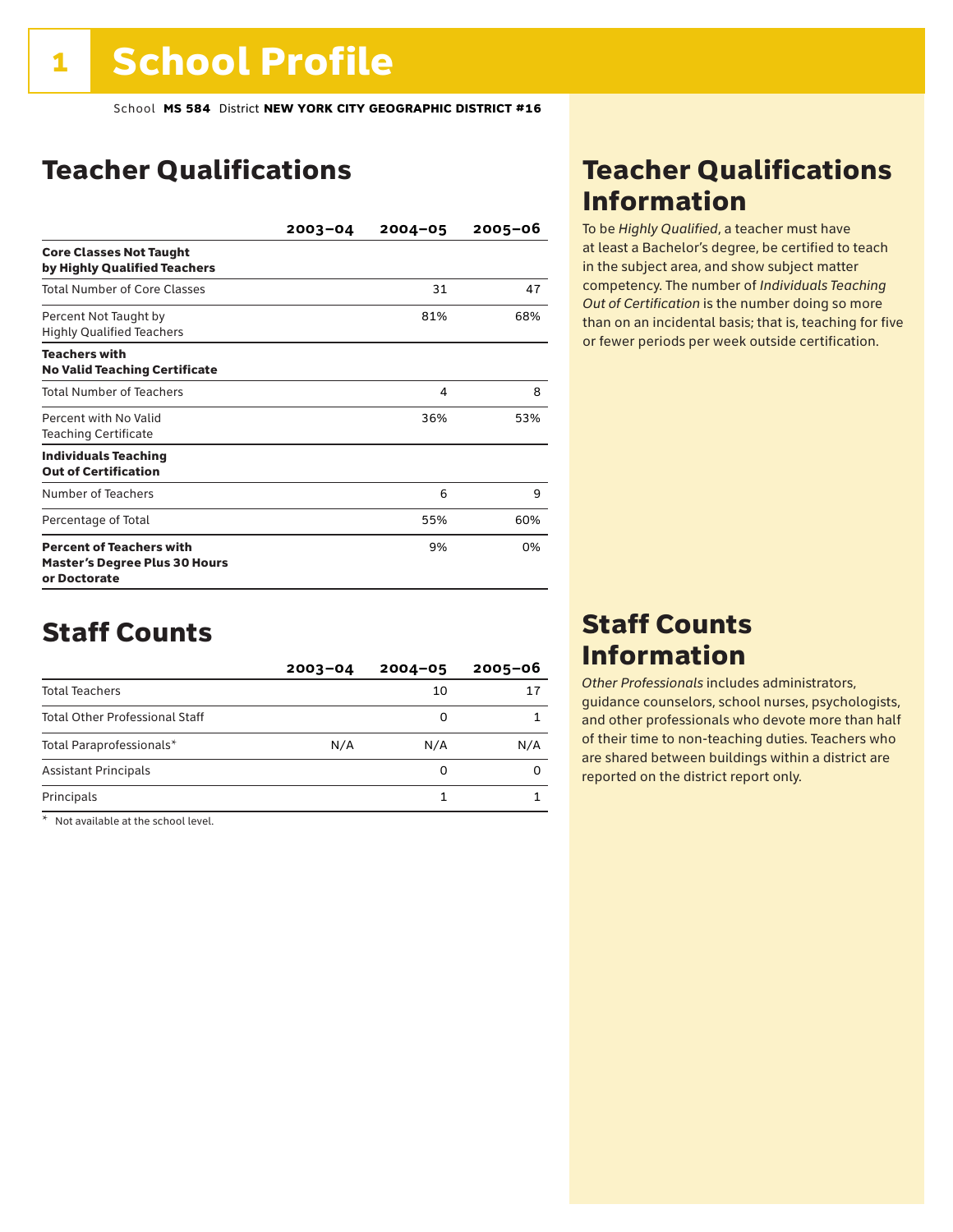## Understanding How Accountability Works in New York State

The federal No Child Left Behind (NCLB) Act requires that states develop and report on measures of student proficiency in 1) English language arts (ELA), in 2) mathematics, and on 3) a third indicator. In New York State in 2005–06, the third indicator is science at the elementary/middle level and graduation rate at the secondary level. Schools or districts that prove student proficiency on these measures are making Adequate Yearly Progress (AYP).



For more information about accountability in New York State, visit: www.emsc.nysed.gov/irts/accountability/home.shtml

### 1 English Language Arts (ELA)

To make AYP in ELA, every accountability group must make AYP. For a group to make AYP, it must meet the participation *and* the performance criteria.

### A Participation Criterion

At the elementary/middle level, 95 percent of Grades 3–8 students enrolled during the test administration period in each group with 40 or more students must be tested on the New York State Testing Program (NYSTP) in ELA or, if appropriate, the New York State English as a Second Language Achievement Test (NYSESLAT), or the New York State Alternate Assessment (NYSAA) in ELA. At the secondary level, 95 percent of seniors in 2005–06 in each accountability group with 40 or more students must have taken an English examination that meets the students' graduation requirement.

### B Performance Criterion

At the elementary/middle level, the Performance Index (PI) of each group with 30 or more continuously enrolled tested students must equal or exceed its Effective Annual Measurable Objective (AMO) or the group must make Safe Harbor. At the secondary level, the PI of each group in the 2002 cohort with 30 or more members must equal or exceed its Effective AMO or the group must make Safe Harbor. To make Safe Harbor, the PI of the group must equal or exceed its Safe Harbor Target and the group must meet the qualification for Safe Harbor.

### 2 Mathematics

The same criteria for making AYP in ELA apply to mathematics. At the elementary/middle level, the measures used to determine AYP are the NYSTP and the NYSAA in mathematics. At the secondary level, the measures are mathematics examinations that meet the students' graduation requirement.

### 3 Third Indicator

In addition to English language arts and mathematics, the school must also make AYP in a third area of achievement. This means meeting the criteria in science at the elementary/middle level and the criteria in graduation rate at the secondary level.

Elementary/Middle-Level Science: To make AYP, the All Students group must meet the participation criterion *and* the performance criterion.

### A Participation Criterion

Eighty percent of students in Grades 4 and/or 8 enrolled during the test administration period in the All Students group, if it has 40 or more students, must be tested on an accountability measure. In Grade 4, the measures are the Grade 4 elementary-level science test and the Grade 4 NYSAA in science. In Grade 8 science, the measures are the Grade 8 middle-level science test, Regents science examinations, and the Grade 8 NYSAA in science.

### B Performance Criterion

The PI of the All Students group must equal or exceed the State Science Standard (100) or the Science Progress Target.

Qualifying for Safe Harbor in Elementary/Middle-Level ELA and Math: To qualify, the PI must equal or exceed the State Science Standard or the Science Progress Target in elementary/middle-level science for that group.

Secondary-Level Graduation Rate: For a school to make AYP in graduation rate, the percent of students in the 2001 graduation-rate cohort in the All Students group earning a high school diploma by August 31, 2005 must equal or exceed the Graduation-Rate Standard (55%) or the Graduation-Rate Progress Target.

Qualifying for Safe Harbor in Secondary-Level ELA and Math: To qualify, the percent of the 2001 graduation-rate cohort earning a local diploma by August 31, 2005 must equal or exceed the Graduation-Rate Standard (55%) or the Graduation-Rate Progress Target for that group.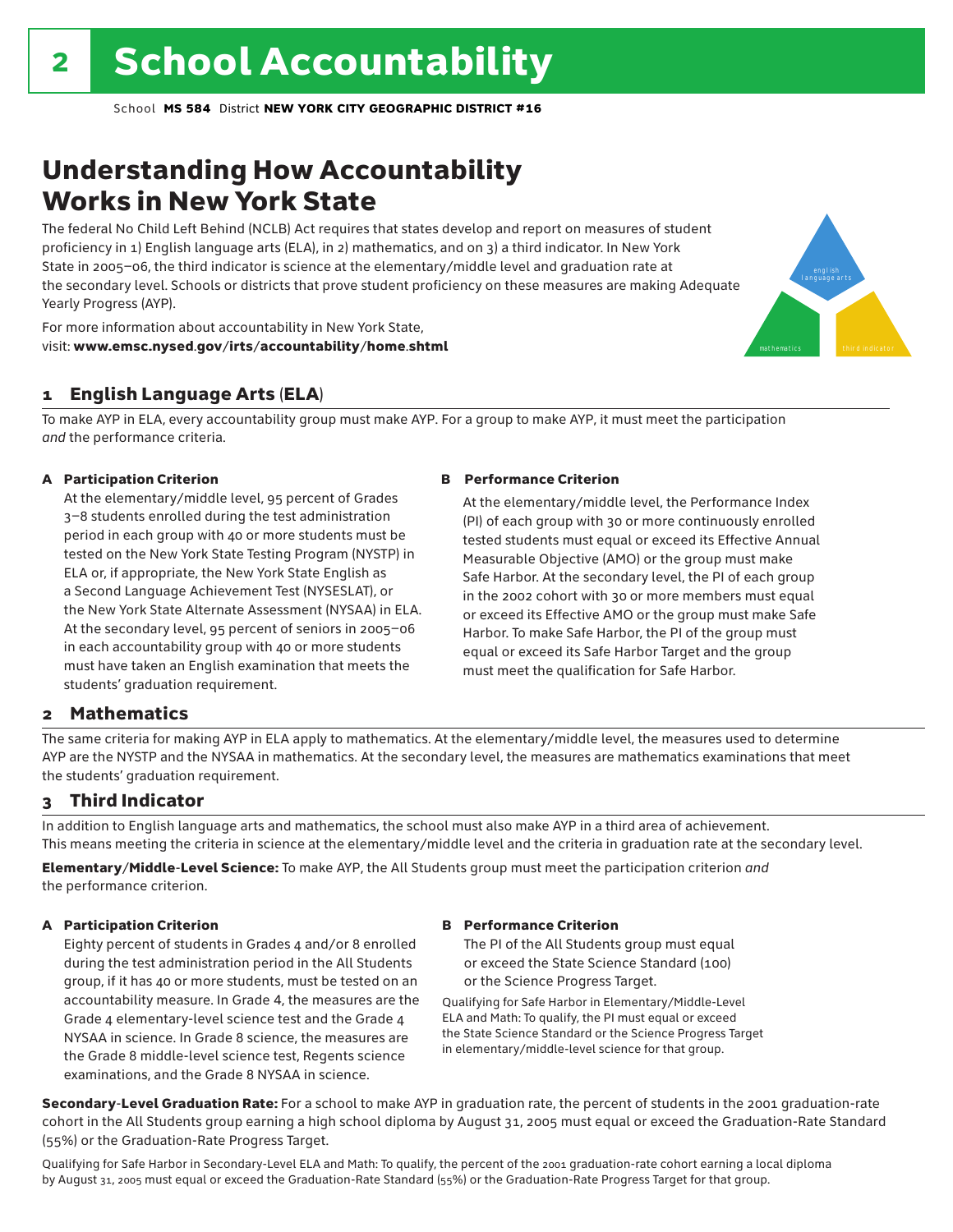## Useful Terms for Understanding Accountability

### Accountability Cohort

The 2002 school accountability cohort consists of all students who first entered Grade 9 anywhere in the 2002–03 school year, and all ungraded students with disabilities who reached their seventeenth birthday in the 2002–03 school year, who were enrolled on October 6, 2005 and did not transfer to a diploma granting program. Students who earned a high school equivalency diploma or enrolled in an approved high school equivalency preparation program by June 30, 2006, are not included in the 2002 school accountability cohort. The 2002 district accountability cohort consists of all students in each school accountability cohort plus students who transferred within the district after BEDS day plus students who were placed outside the district by the Committee on Special Education or district administrators and who met the other requirements for cohort membership. Cohort is defined in Section 100.2 (p) (16) of the Commissioner's Regulations.

### Adequate Yearly Progress (AYP)

Adequate Yearly Progress (AYP) indicates satisfactory progress by a district or a school toward the goal of proficiency for all students.

### Annual Measurable Objective (AMO)

The Annual Measurable Objective (AMO) is the Performance Index (PI) value that signifies that an accountability group is making satisfactory progress toward the goal that 100 percent of students will be proficient in the State's learning standards for English language arts and mathematics by 2013–14. The secondary-level AMO will be increased as specified in  $CR100.2(p)(14)$  and will reach 200 in 2013-14. (See Effective AMO for further information.)

### Continuously Enrolled Students

At the elementary/middle level, continuously enrolled students are those enrolled in the school or district on BEDS day (usually the first Wednesday in October) of the school year until the test administration period. At the secondary level, all students who meet the criteria for inclusion in the accountability cohort are considered to be continuously enrolled.

### Effective Annual Measurable Objective (Effective AMO)

The Effective Annual Measurable Objective (Effective AMO) is the Performance Index (PI) value that each accountability group within a school or district is expected to achieve to make Adequate Yearly Progress (AYP). The Effective AMO is the lowest PI that an accountability group of a given size can achieve in a subject for the group's PI not to be considered significantly different from the AMO for that subject. If an accountability group's PI equals or exceeds the Effective AMO, it is considered to have made AYP. A more complete definition of Effective AMO and a table showing the PI values that each group size must equal or exceed to make AYP are available at www.emsc.nysed.gov/irts.

### Performance Index (PI)

A Performance Index is a value from 0 to 200 that is assigned to an accountability group, indicating how that group performed on a required State test (or approved alternative) in English language arts, mathematics, or science. Student scores on the tests are converted to four performance levels, from Level 1 (indicating no proficiency) to Level 4 (indicating advanced proficiency). At the elementary/middle level, the PI is calculated using the following equation:

100 × [(Count of Continuously Enrolled Tested Students Performing at Levels 2, 3, and 4 + the Count at Levels 3 and  $4$ ) ÷ Count of All Continuously Enrolled Tested Students]

At the secondary level, the PI is calculated using the following equation:

100 × [(Count of Cohort Members Performing at Levels 2, 3, and  $4 +$  the Count at Levels 3 and  $4$ ) ÷ Count of All Cohort Members]

A list of tests used to measure student performance for accountability is available at www.emsc.nysed.gov/irts.

### Progress Target

For accountability groups below the State Standard in science or graduation rate, the Progress Target is an alternate method for making Adequate Yearly Progress (AYP) or qualifying for Safe Harbor in English language arts and mathematics based on improvement over the previous year's performance.

### Safe Harbor

Safe Harbor provides an alternate means to demonstrate Adequate Yearly Progress (AYP) for accountability groups that do not achieve their Effective Annual Measurable Objectives (AMOs) in English or mathematics.

### Safe Harbor Targets

The original 2005–06 safe harbor targets were calculated using the following equation:

2005–06 PI + (200 – the 2005–06 PI) × 0.10

The resulting targets were adjusted so that their proportion of the 2005–06 AMO was the same as the original target's proportion of the 2004–05 AMO.

### Science Progress Target

The elementary/middle-level 2005–06 Science Progress Target is calculated by adding one point to the 2004–05 PI. The 2006–07 Science Progress Target is calculated by adding one point to the 2005–06 PI. The 2006–07 target is provided for groups whose PI was below the State Science Standard in 2005–06.

### Science Standard

The criterion value that represents a minimally satisfactory performance in science. In 2005–06, the State Science Standard at the elementary/middle level is a Performance Index (PI) of 100. The Commissioner may raise the State Science Standard at his discretion in future years.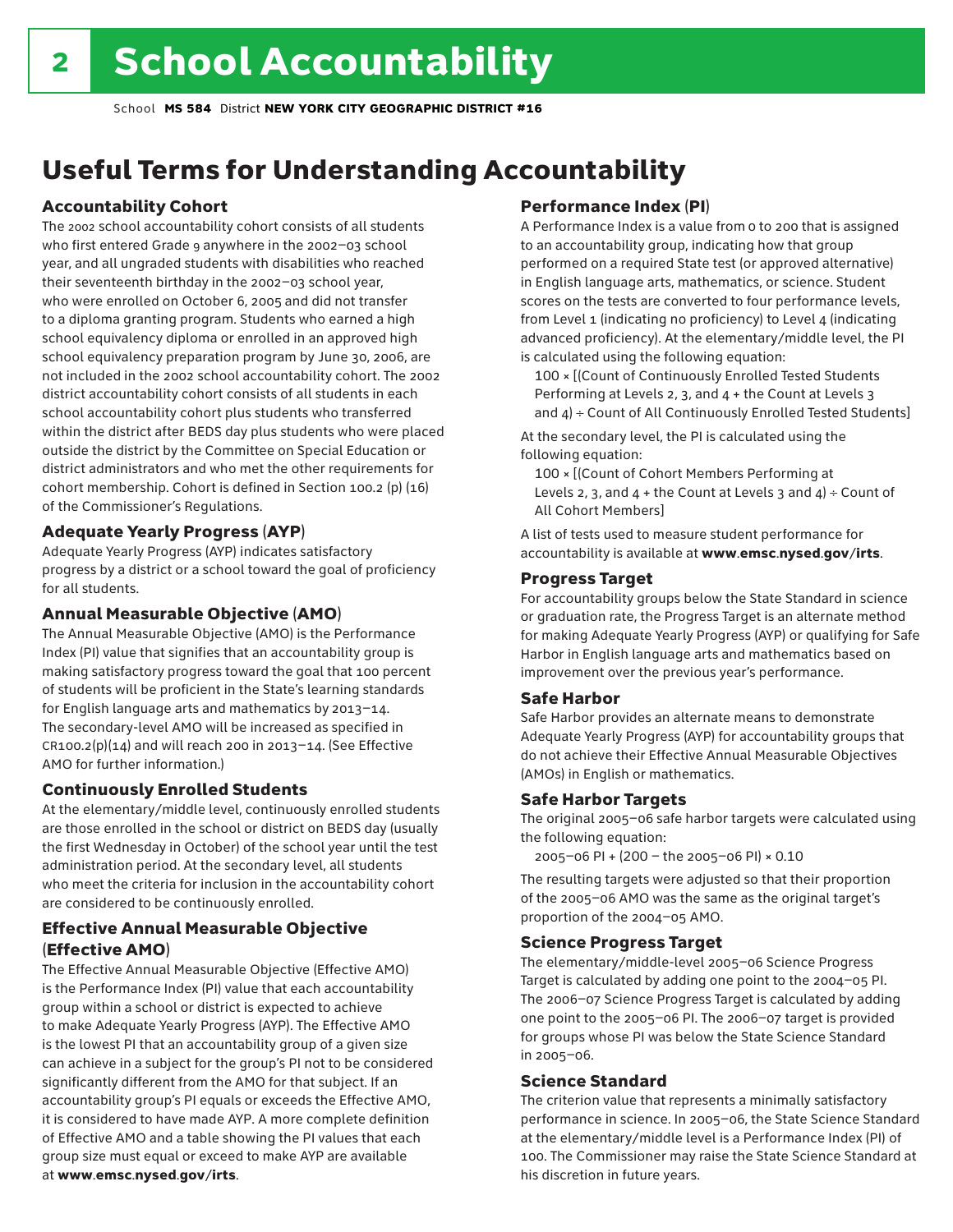year, if it continues to receive Title I funds.

School **MS 584** District **NEW YORK CITY GEOGRAPHIC DISTRICT #16**

## Understanding Your School Accountability Status

The list below defines the school status categories applied to each accountability measure under New York State's accountability system, which is divided into a Federal Title I component and a State component. Accountability measures for schools at the elementary/middle level are English language arts (ELA), mathematics, and science; at the secondary level, they are ELA, mathematics, and graduation rate. A school may be assigned a different status for different accountability measures. The overall status of a school is the status assigned to the school for the accountability measure with the most advanced designation in the hierarchy. If the school receives Title I funds, it is the most advanced designation in the Title I hierarchy, unless the school is in good standing under Title I but identified as SRAP under the State hierarchy. A school that does not receive Title I funding in a school year does not have a federal status in that year; however, all schools receive a state status even if they do not receive Title I funding. Schools in improvement status under Title I must provide school choice for their students; those in need of improvement in year 2 and beyond must also provide Supplemental Education Services to eligible students. Other consequences for schools not in good standing can be found at: www.emsc.nysed.gov/irts/school-accountability/about.shtml.

| <b>Federal Title I Status</b>                                                                                                                                                                                                                                                                                   | <b>New York State Status</b>                                                                                                                                                                                                                                                      |
|-----------------------------------------------------------------------------------------------------------------------------------------------------------------------------------------------------------------------------------------------------------------------------------------------------------------|-----------------------------------------------------------------------------------------------------------------------------------------------------------------------------------------------------------------------------------------------------------------------------------|
| (Applies to all New York State schools receiving Title I funds)                                                                                                                                                                                                                                                 | (Applies to all New York State public schools)                                                                                                                                                                                                                                    |
| School in Good Standing<br>Planning for Restructuring, Restructuring, Requiring Academic Progress, or as a School Under Registration Review.                                                                                                                                                                    | A school is considered to be in good standing if it has not been identified as a School in Need of Improvement, in Corrective Action,                                                                                                                                             |
| <b>School in Need of Improvement (Year 1)</b><br>A school that has not made AYP on the same accountability<br>measure for two consecutive years while receiving<br>Title I funds is considered a School in Need of Improvement<br>(Year 1) for the following year.                                              | <b>School Requiring Academic Progress (Year 1)</b><br>A school that has not made AYP on the same accountability<br>measure for two consecutive years is considered a School<br>Requiring Academic Progress (Year 1) for the following year.                                       |
| <b>School in Need of Improvement (Year 2)</b><br>A School in Need of Improvement (Year 1) that does not<br>make AYP on the accountability measure for which it was<br>identified is considered a School in Need of Improvement<br>(Year 2) for the following year, if it continues to receive<br>Title I funds. | <b>School Requiring Academic Progress (Year 2)</b><br>A School Requiring Academic Progress (Year 1) that does not<br>make AYP on the accountability measure for which it was identified<br>is considered a School Requiring Academic Progress (Year 2) for<br>the following year. |
| <b>School in Corrective Action</b>                                                                                                                                                                                                                                                                              | <b>School Requiring Academic Progress (Year 3)</b>                                                                                                                                                                                                                                |
| A School in Need of Improvement (Year 2) that does not                                                                                                                                                                                                                                                          | A School Requiring Academic Progress (Year 2) that does not                                                                                                                                                                                                                       |
| make AYP on the accountability measure for which it was                                                                                                                                                                                                                                                         | make AYP on the accountability measure for which it was identified                                                                                                                                                                                                                |
| identified is considered a School in Corrective Action for the                                                                                                                                                                                                                                                  | is considered a School Requiring Academic Progress (Year 3) for                                                                                                                                                                                                                   |
| following year, if it continues to receive Title I funds.                                                                                                                                                                                                                                                       | the following year.                                                                                                                                                                                                                                                               |
| <b>School Planning for Restructuring</b>                                                                                                                                                                                                                                                                        | <b>School Requiring Academic Progress (Year 4)</b>                                                                                                                                                                                                                                |
| A School in Corrective Action that does not make AYP                                                                                                                                                                                                                                                            | A School Requiring Academic Progress (Year 3) that does not                                                                                                                                                                                                                       |
| on the accountability measure for which it was identified                                                                                                                                                                                                                                                       | make AYP on the accountability measure for which it was identified                                                                                                                                                                                                                |
| is considered a School Planning for Restructuring for                                                                                                                                                                                                                                                           | is considered a School Requiring Academic Progress (Year 4) for                                                                                                                                                                                                                   |
| the following year, if it continues to receive Title I funds.                                                                                                                                                                                                                                                   | the following year.                                                                                                                                                                                                                                                               |
| School Restructuring (Year 1)                                                                                                                                                                                                                                                                                   | <b>School Requiring Academic Progress (Year 5 and above)</b>                                                                                                                                                                                                                      |
| A School Planning for Restructuring that does not make                                                                                                                                                                                                                                                          | A School Requiring Academic Progress (Year 4 and above) that                                                                                                                                                                                                                      |
| AYP on the accountability measure for which it was identified                                                                                                                                                                                                                                                   | does not make AYP on the accountability measure for which it was                                                                                                                                                                                                                  |
| is considered a School Restructuring (Year 1) for the                                                                                                                                                                                                                                                           | identified is considered a School Requiring Academic Progress                                                                                                                                                                                                                     |
| following year, if it continues to receive Title I funds.                                                                                                                                                                                                                                                       | (Year 5 and above) for the following year.                                                                                                                                                                                                                                        |
| ◆ School Restructuring (Year 2)<br>A School Restructuring (Year 1) that does not make AYP on<br>the accountability measure for which it was identified is<br>considered a School Restructuring (Year 2) for the following                                                                                       |                                                                                                                                                                                                                                                                                   |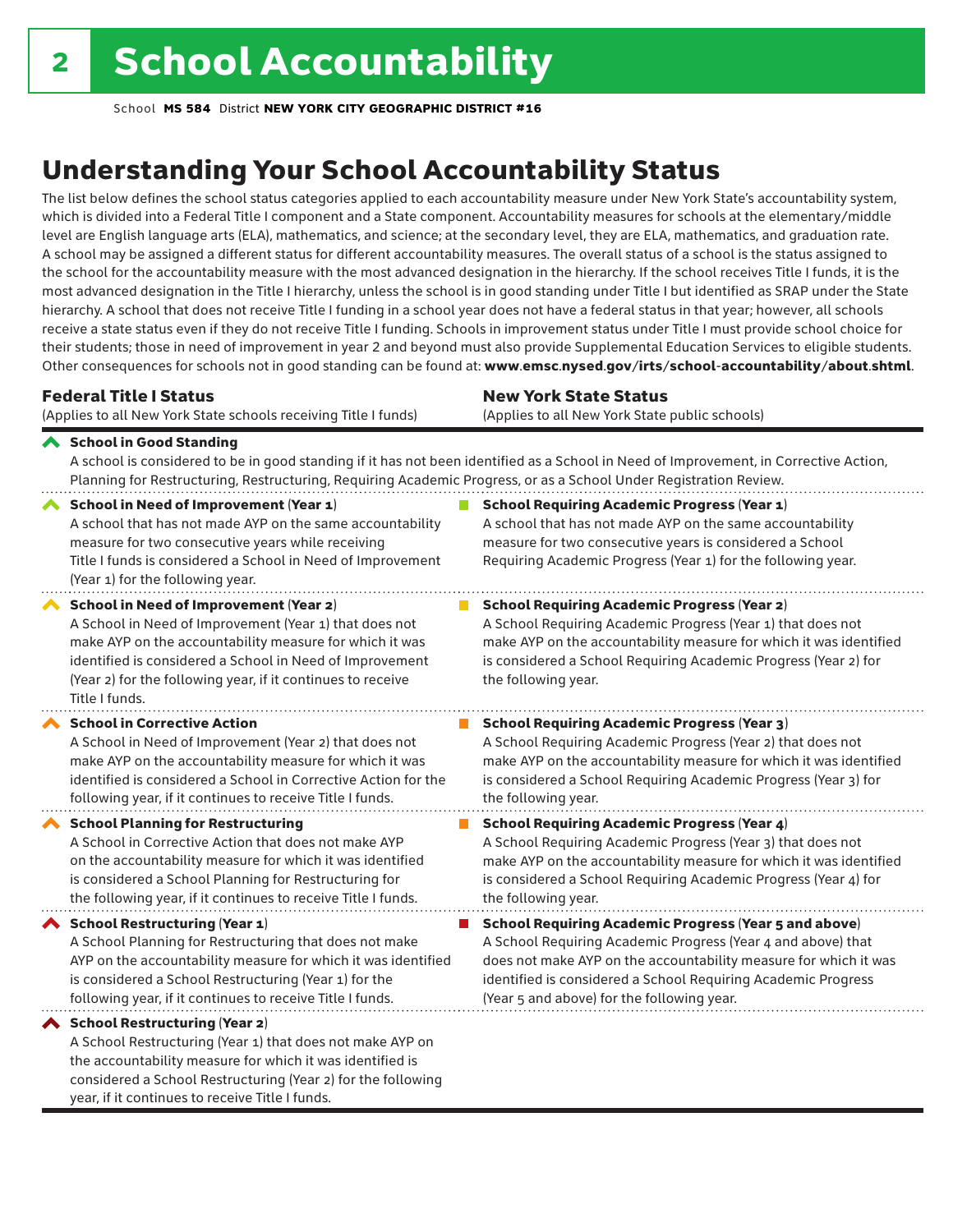# 2 School Accountability

School **MS 584** District **NEW YORK CITY GEOGRAPHIC DISTRICT #16**

### Summary

| <b>Overall Accountability</b> | <b>Good Standing</b><br>$\blacktriangle$                |                                |                        |             |  |  |  |
|-------------------------------|---------------------------------------------------------|--------------------------------|------------------------|-------------|--|--|--|
| Status (2006-07)              |                                                         | <b>Elementary/Middle Level</b> | <b>Secondary Level</b> |             |  |  |  |
| <b>Title I Part A Funding</b> | <b>ELA</b>                                              | Good Standing                  | ELA                    |             |  |  |  |
|                               | Math                                                    | Good Standing                  | Math                   |             |  |  |  |
|                               |                                                         | Science <a> Good Standing</a>  | <b>Graduation Rate</b> |             |  |  |  |
|                               | <b>Years the School Received Title I Part A Funding</b> |                                |                        |             |  |  |  |
|                               | $2004 - 05$                                             |                                | $2005 - 06$            | $2006 - 07$ |  |  |  |

YES

### On which accountability measures did this school make Adequate Yearly Progress (AYP) and which groups made AYP on each measure?

|                                                            | <b>Elementary/Middle Level</b> |               |               | <b>Secondary Level</b>   |             |                        |  |
|------------------------------------------------------------|--------------------------------|---------------|---------------|--------------------------|-------------|------------------------|--|
| <b>Student Groups</b>                                      | English<br>Language Arts       | Mathematics   | Science       | English<br>Language Arts | Mathematics | <b>Graduation Rate</b> |  |
| <b>All Students</b>                                        | $V$ SH                         | $V$ SH        | V             |                          |             |                        |  |
| <b>Ethnicity</b>                                           |                                |               |               |                          |             |                        |  |
| American Indian or Alaska Native                           |                                |               |               |                          |             |                        |  |
| <b>Black or African American</b>                           | $V$ SH                         | V             |               |                          |             |                        |  |
| Hispanic or Latino                                         |                                |               |               |                          |             |                        |  |
| Asian or Native Hawaiian/Other Pacific<br>Islander         |                                |               |               |                          |             |                        |  |
| White                                                      |                                |               |               |                          |             |                        |  |
| <b>Other Groups</b>                                        |                                |               |               |                          |             |                        |  |
| <b>Students with Disabilities</b>                          | $V_{\rm SH}$                   | $V$ SH        |               |                          |             |                        |  |
| Limited English Proficient                                 |                                |               |               |                          |             |                        |  |
| <b>Economically Disadvantaged</b>                          | V                              | V             |               |                          |             |                        |  |
| <b>Student groups making</b><br><b>AYP</b> in each subject | $\vee$ 4 of 4                  | $\vee$ 4 of 4 | $\vee$ 1 of 1 |                          |             |                        |  |

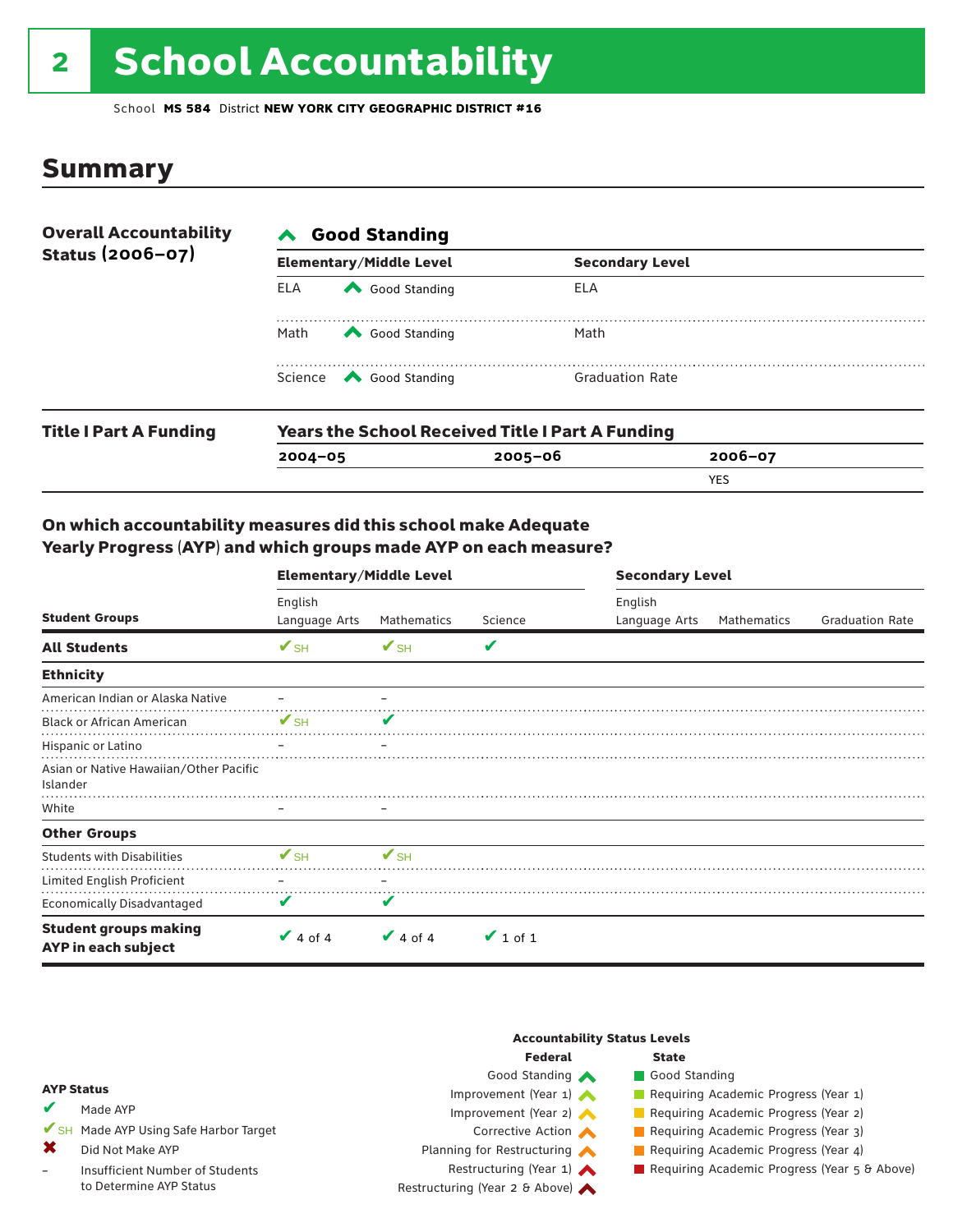## **Elementary/Middle-Level English Language Arts**

| <b>Accountability Status</b><br>for This Subject<br>$(2006 - 07)$ | ▰      | Good Standing                                          |
|-------------------------------------------------------------------|--------|--------------------------------------------------------|
| <b>Accountability Measures</b>                                    | 4 of 4 | Student groups making AYP in English Language Arts     |
|                                                                   |        | Made AYP                                               |
| <b>Prospective Status</b>                                         |        | This school will be in good standing in 2007-08. [101] |

### How did students in each accountability group perform on **elementary/middle-level English Language Arts accountability measures?**

|                                                                     | <b>AYP</b>               | Participation <sup>2</sup> |                             | Test Performance <sup>3</sup> |                      |                  | <b>Performance Objectives</b> |         |
|---------------------------------------------------------------------|--------------------------|----------------------------|-----------------------------|-------------------------------|----------------------|------------------|-------------------------------|---------|
| <b>Student Group</b><br>(Total: Continuous Enrollment) <sup>1</sup> | <b>Status</b>            | Met<br>Criterion           | Percentage<br><b>Tested</b> | Met<br>Criterion              | Performance<br>Index | Effective<br>AMO | Safe Harbor Target<br>2005-06 | 2006-07 |
| <b>All Students (259:243)</b>                                       | $\mathbf{V}_{\text{SH}}$ | ✔                          | 98%                         | $\mathbf{V}_{\text{SH}}$      | 105                  | 115              | 20                            | 115     |
| <b>Ethnicity</b>                                                    |                          |                            |                             |                               |                      |                  |                               |         |
| American Indian or Alaska Native<br>(8:6)                           |                          |                            |                             |                               |                      |                  |                               |         |
| <b>Black or African American</b><br>(230:218)                       | $\mathbf{V}_{\text{SH}}$ | V                          | 99%                         | $\mathbf{V}_{\text{SH}}$      | 106                  | 114              | 20                            | 115     |
| Hispanic or Latino (18:17)                                          |                          |                            |                             |                               |                      |                  |                               |         |
| Asian or Native Hawaiian/Other Pacific<br>Islander (0:0)            |                          |                            |                             |                               |                      |                  |                               |         |
| White (3:2)                                                         |                          |                            |                             |                               |                      |                  |                               |         |
| <b>Other Groups</b>                                                 |                          |                            |                             |                               |                      |                  |                               |         |
| Students with Disabilities <sup>4</sup><br>(37:33)                  | $V$ SH                   |                            |                             | $\mathbf{V}_{\text{SH}}$      | 48                   | 105              | 20                            | 63      |
| Limited English Proficient<br>(1:1)                                 |                          |                            |                             |                               |                      |                  |                               |         |
| <b>Economically Disadvantaged</b><br>(161:153)                      | V                        | V                          | 99%                         | V                             | 117                  | 114              |                               |         |
| <b>Final AYP Determination</b>                                      | $\vee$ 4 of 4            |                            |                             |                               |                      |                  |                               |         |

#### notes

- <sup>1</sup> These data show the count of students enrolled during the test administration period (used for Participation) followed by the count of continuously enrolled tested students (used for Performance). For accountability calculations,
- students who were excused from testing for medical reasons are not included in the enrollment count.<br><sup>2</sup> Groups with fewer than 40 students enrolled during the test administration period are not required to meet the participation criterion. If the participation rate of a group fell below 95 percent in 2005–06, the enrollment shown is the sum of 2004–05 and 2005–06 enrollments and the percent tested is the weighted average<br>of the participation rates over those two years. of the participation rates over those two years. <sup>3</sup> For schools with fewer than 30 continuously enrolled tested students in the All Students group in 2005–06,

AYP Status

Made AYP ✔

✔SH Made AYP Using Safe Harbor Target

Did Not Make AYP ✖

Insufficient Number of Students to Determine AYP Status –

continuously enrolled tested students are not required to meet the performance criterion.<br>If the school failed to make AYP solely because of the performance of students with disabilities, met the 95% participation requirement for this group, and would meet or exceed the AMO for this subject if 34 points were added to the PI, then the school is considered to have made AYP for students with disabilities.

data for 2004–05 and 2005–06 were combined to determine counts and PIs. For schools with 30 or more continuously enrolled students in the All Students group in 2005–06, student groups with fewer than 30

‡ This student group did not make AYP in science; therefore, it did not qualify for Safe Harbor.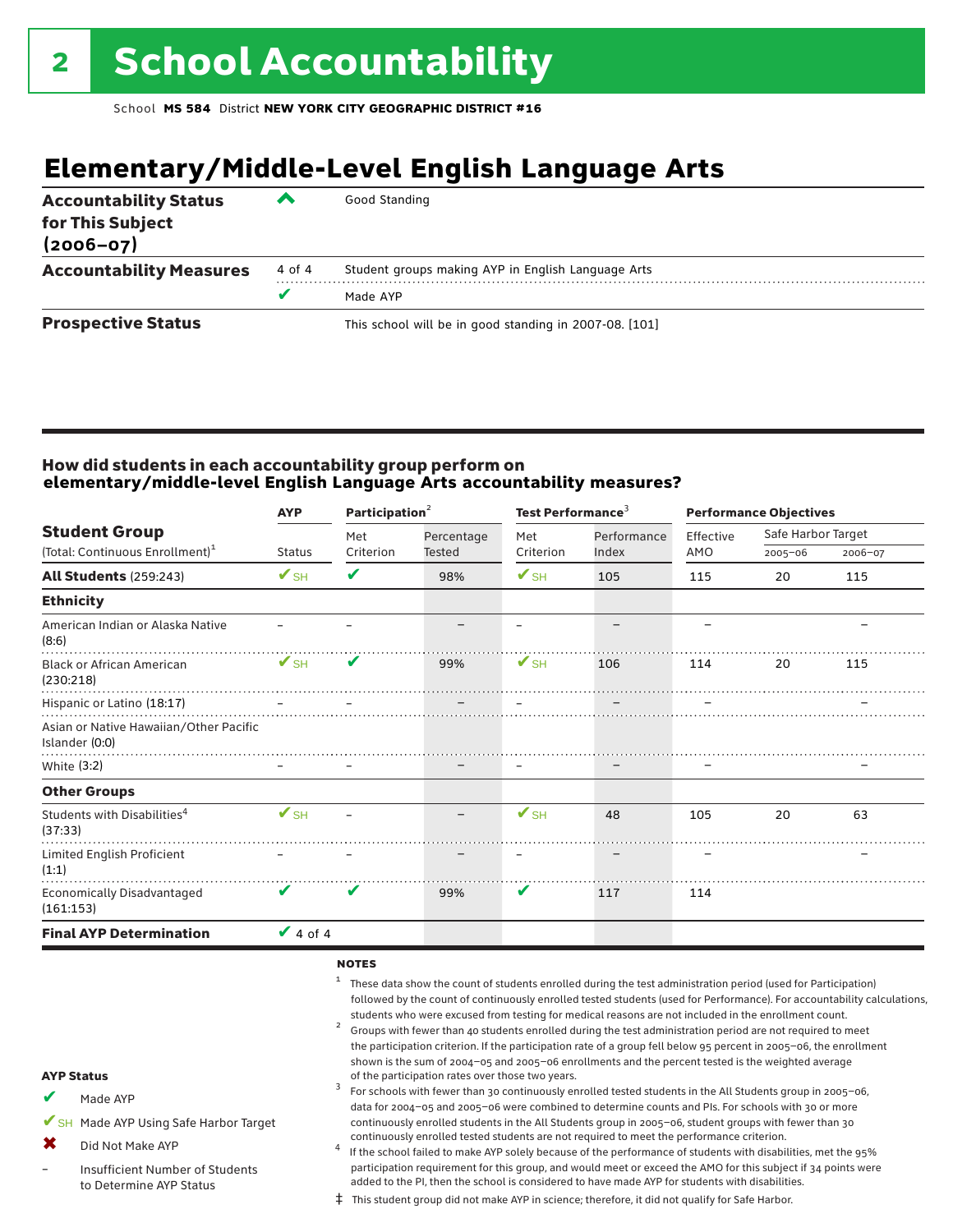## **Elementary/Middle-Level Mathematics**

| <b>Accountability Status</b><br>for This Subject<br>$(2006 - 07)$ | ▰      | Good Standing                                          |
|-------------------------------------------------------------------|--------|--------------------------------------------------------|
| <b>Accountability Measures</b>                                    | 4 of 4 | Student groups making AYP in Mathematics               |
|                                                                   |        | Made AYP                                               |
| <b>Prospective Status</b>                                         |        | This school will be in good standing in 2007-08. [101] |

### How did students in each accountability group perform on **elementary/middle-level Mathematics accountability measures?**

|                          |               |                            |                          |             | <b>Performance Objectives</b> |                    |             |
|--------------------------|---------------|----------------------------|--------------------------|-------------|-------------------------------|--------------------|-------------|
|                          | Met           | Percentage                 | Met                      | Performance | Effective                     | Safe Harbor Target |             |
|                          |               |                            |                          |             |                               |                    | 2006-07     |
| $\mathbf{V}_{\text{SH}}$ | V             | 98%                        | $\mathbf{V}_{\text{SH}}$ | 77          | 79                            | 20                 | 89          |
|                          |               |                            |                          |             |                               |                    |             |
|                          |               |                            |                          |             |                               |                    |             |
| V                        | V             | 98%                        | V                        | 78          | 78                            |                    |             |
|                          |               |                            |                          |             |                               |                    |             |
|                          |               |                            |                          |             |                               |                    |             |
|                          |               |                            |                          |             |                               |                    |             |
|                          |               |                            |                          |             |                               |                    |             |
| $\mathbf{V}_{\text{SH}}$ |               |                            | $\mathbf{V}_{\text{SH}}$ | 33          | 69                            | 20                 | 50          |
|                          |               |                            |                          |             |                               |                    |             |
| V                        | V             | 99%                        | V                        | 88          | 78                            |                    |             |
|                          |               |                            |                          |             |                               |                    |             |
|                          | <b>Status</b> | Criterion<br>$\vee$ 4 of 4 | <b>Tested</b>            | Criterion   | Index                         | AMO                | $2005 - 06$ |

#### notes

- <sup>1</sup> These data show the count of students enrolled during the test administration period (used for Participation) followed by the count of continuously enrolled tested students (used for Performance). For accountability calculations,
- students who were excused from testing for medical reasons are not included in the enrollment count.<br><sup>2</sup> Groups with fewer than 40 students enrolled during the test administration period are not required to meet the participation criterion. If the participation rate of a group fell below 95 percent in 2005–06, the enrollment shown is the sum of 2004–05 and 2005–06 enrollments and the percent tested is the weighted average<br>of the participation rates over those two years. of the participation rates over those two years. <sup>3</sup> For schools with fewer than 30 continuously enrolled tested students in the All Students group in 2005–06,

AYP Status

Made AYP ✔

✔SH Made AYP Using Safe Harbor Target

Did Not Make AYP  $\mathbf x$ 

Insufficient Number of Students to Determine AYP Status –

continuously enrolled tested students are not required to meet the performance criterion. <sup>4</sup> If the school failed to make AYP solely because of the performance of students with disabilities, met the 95% participation requirement for this group, and would meet or exceed the AMO for this subject if 34 points were added to the PI, then the school is considered to have made AYP for students with disabilities.

data for 2004–05 and 2005–06 were combined to determine counts and PIs. For schools with 30 or more continuously enrolled students in the All Students group in 2005–06, student groups with fewer than 30

‡ This student group did not make AYP in science; therefore, it did not qualify for Safe Harbor.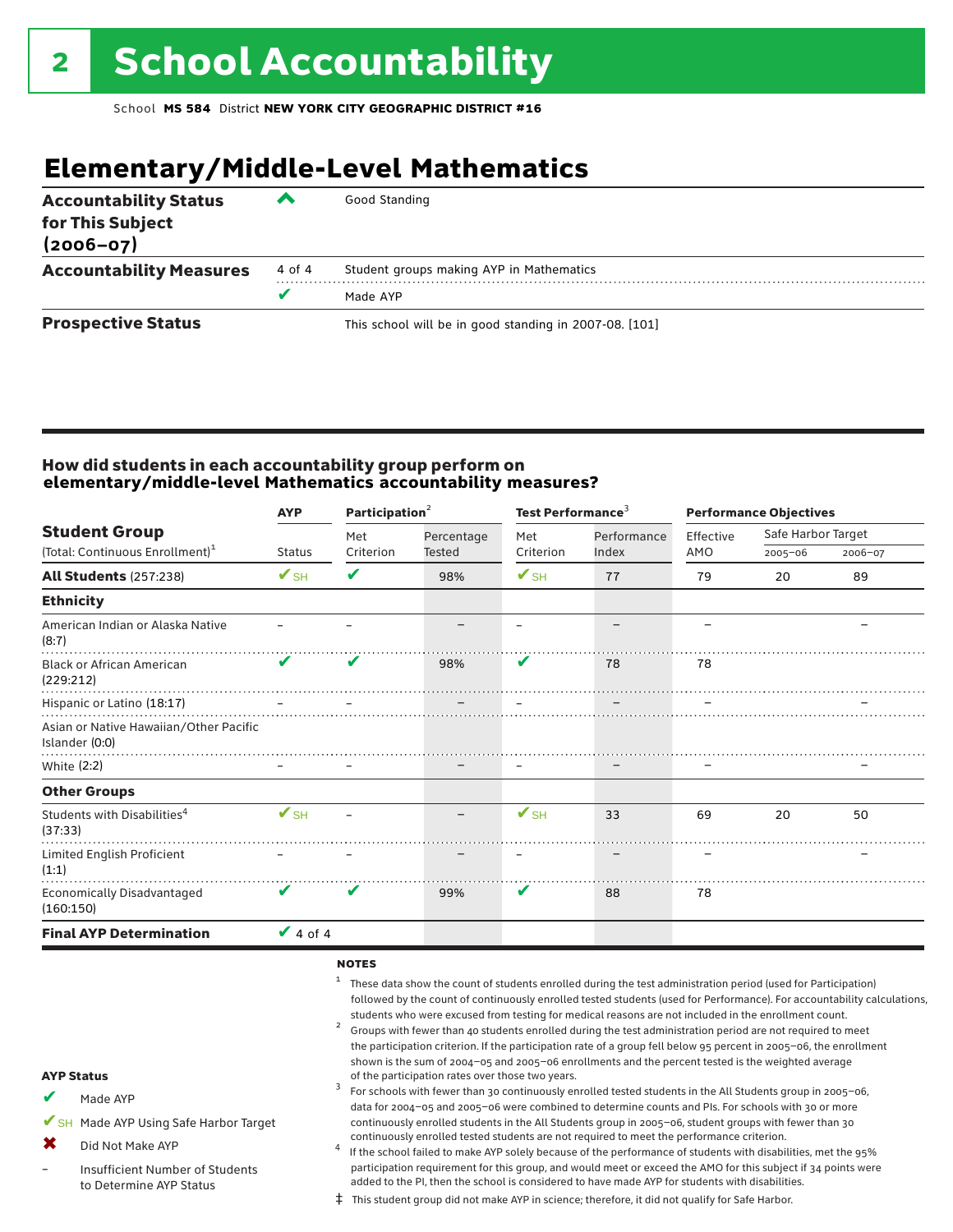## Elementary/Middle-Level Science

| <b>Accountability Status</b><br>for This Subject<br>$(2006 - 07)$ | ▰      | Good Standing                                          |
|-------------------------------------------------------------------|--------|--------------------------------------------------------|
| <b>Accountability Measures</b>                                    | 1 of 1 | Student groups making AYP in Science                   |
|                                                                   | v      | Made AYP                                               |
| <b>Prospective Status</b>                                         |        | This school will be in good standing in 2007-08. [101] |

### How did students in each accountability group perform on elementary/middle-level science accountability measures?

|                                                                     | <b>AYP</b>    |                                     | Participation <sup>2</sup> |                      | Test Performance <sup>3</sup> |                      | <b>Performance Objectives</b> |                            |         |
|---------------------------------------------------------------------|---------------|-------------------------------------|----------------------------|----------------------|-------------------------------|----------------------|-------------------------------|----------------------------|---------|
| <b>Student Group</b><br>(Total: Continuous Enrollment) <sup>1</sup> |               | Safe Harbor<br>Status Qualification | Met<br>Criterion           | Percentage<br>Tested | Met<br>Criterion              | Performance<br>Index | State<br>Standard             | Progress Target<br>2005-06 | 2006-07 |
| <b>All Students (87:74)</b>                                         | V             | <b>Oualified</b>                    | V                          | 98%                  | V                             | 78                   | 100                           | $\mathbf{1}$               | 79      |
| <b>Ethnicity</b>                                                    |               |                                     |                            |                      |                               |                      |                               |                            |         |
| American Indian or Alaska Native<br>(1:1)                           |               |                                     |                            |                      |                               |                      |                               |                            |         |
| <b>Black or African American</b><br>(77:66)                         |               | Oualified                           | V                          | 97%                  | V                             | 82                   | 100                           | 1                          | 83      |
| Hispanic or Latino (8:7)                                            |               |                                     |                            |                      |                               |                      |                               |                            |         |
| Asian or Native Hawaiian/Other Pacific<br>Islander (0:0)            |               |                                     |                            |                      |                               |                      |                               |                            |         |
| White (0:0)                                                         |               |                                     |                            |                      |                               |                      |                               |                            |         |
| <b>Other Groups</b>                                                 |               |                                     |                            |                      |                               |                      |                               |                            |         |
| <b>Students with Disabilities</b><br>(13:10)                        |               |                                     |                            |                      |                               |                      |                               |                            |         |
| Limited English Proficient<br>(0:0)                                 |               |                                     |                            |                      |                               |                      |                               |                            |         |
| Economically Disadvantaged<br>(52:46)                               |               | Oualified                           | V                          | 100%                 | V                             | 89                   | 100                           | 1                          | 90      |
| <b>Final AYP Determination</b>                                      | $\vee$ 1 of 1 |                                     |                            |                      |                               |                      |                               |                            |         |

#### **NOTES**

### <sup>1</sup> These data show the count of students enrolled during the test administration period (used for Participation) followed by the count of continuously enrolled tested students (used for Performance). For accountability calculations,

students who were excused from testing for medical reasons are not included in the enrollment count.<br><sup>2</sup> Groups with fewer than 40 students enrolled during the test administration period are not required to meet the participation criterion. If the participation rate of a group fell below 80 percent in 2005–06, the enrollment shown is the sum of 2004–05 and 2005–06 enrollments and the percent tested is the weighted average of the

participation rates over those two years.<br><sup>3</sup> Groups with fewer than 30 continuously enrolled tested students are not required to meet the performance criterion. For schools with fewer than 30 continuously enrolled tested students in 2005–06, data for 2004–05 and 2005–06 were combined to determine counts and performance indices.

#### AYP Status

- Made AYP ✔
- ✔SH Made AYP Using Safe Harbor Target
- Did Not Make AYP  $\mathbf x$
- Insufficient Number of Students to Determine AYP Status –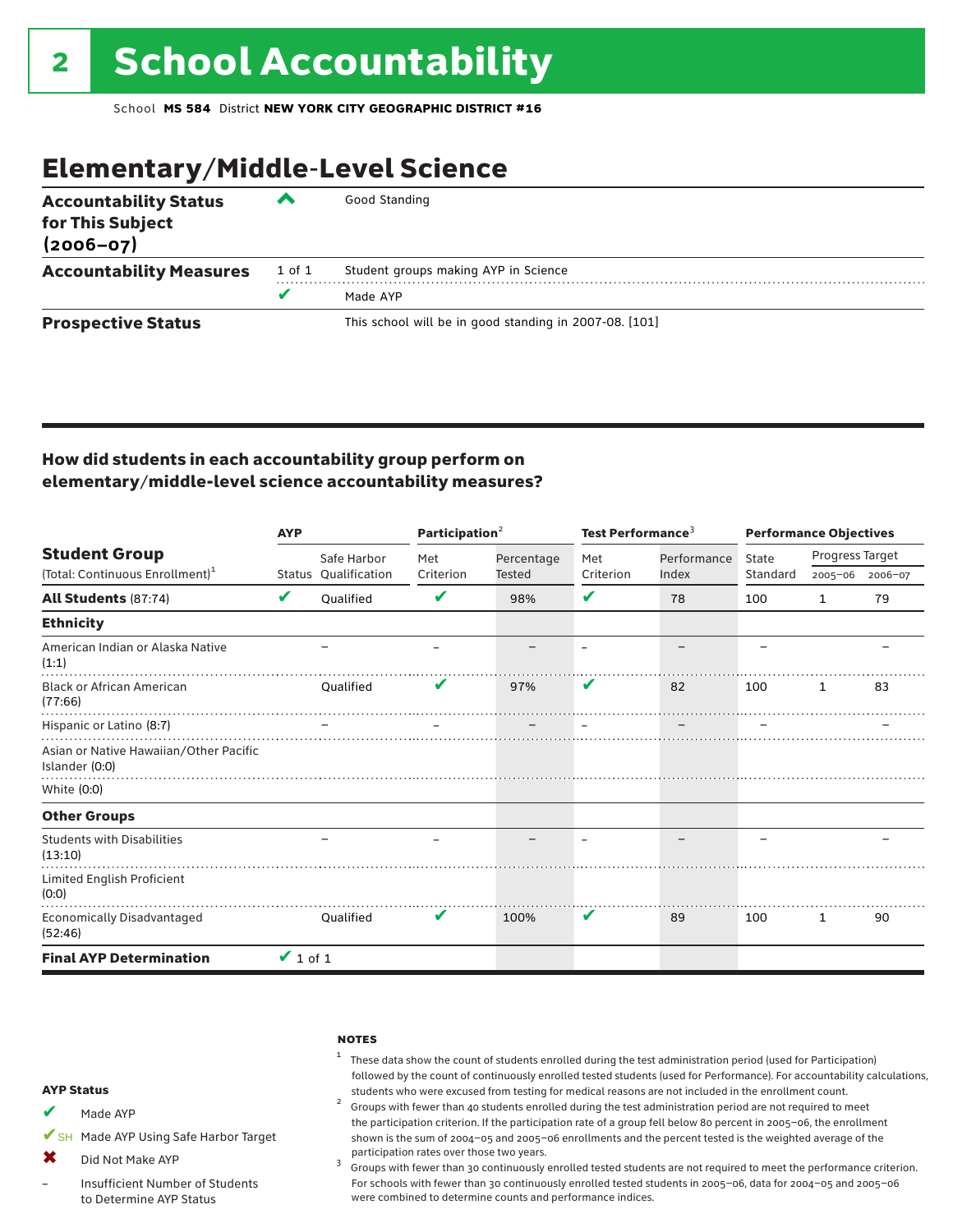## Summary of 2005–06 School Performance

Performance on the State assessments in English language arts, mathematics, and science at the elementary and middle levels is reported in terms of mean scores and the percentage of tested students scoring at or above Level 2, Level 3, and Level 4. Performance on the State assessments in ELA and mathematics at the secondary level is reported in terms of the percentage of students in a cohort scoring at these levels.

|                              | scored at or above Level 3 | Percentage of students that | Total<br>Tested |
|------------------------------|----------------------------|-----------------------------|-----------------|
| <b>English Language Arts</b> | 0%                         | 50%                         | 100%            |
| Grade 6                      | 26%                        |                             | 89              |
| Grade 7                      | 23%                        |                             | 82              |
| Grade 8                      | 24%                        |                             | 84              |
| <b>Mathematics</b>           |                            |                             |                 |
| Grade 6                      | 18%                        |                             | 87              |
| Grade 7                      | 19%                        |                             | 81              |
| Grade 8                      | 10%                        |                             | 83              |
| <b>Science</b>               |                            |                             |                 |
| Grade 8                      | 11%                        |                             | 85              |

### About the Performance Level Descriptors

#### Level 1: Not Meeting Learning Standards.

Student performance does not demonstrate an understanding of the content expected in the subject and grade level.

#### Level 2: Partially Meeting Learning Standards.

Student performance demonstrates a partial understanding of the content expected in the subject and grade level.

#### Level 3: Meeting Learning Standards.

Student performance demonstrates an understanding of the content expected in the subject and grade level.

### Level 4: Meeting Learning Standards with Distinction.

Student performance demonstrates a thorough understanding of the content expected in the subject and grade level.

### How are Need/Resource Capacity (N/RC) categories determined?

Districts are divided into high, average, and low need categories based on their ability to meet the special needs of their students with local resources. Districts in the high need category are subdivided into four categories based on enrollment size and, in some cases, number of students per square mile. More information about the categories can be found in the *Report to the Governor and the Legislature on the Educational Status of the State's Schools* at www.emsc.nysed.gov/irts.

In this section, this school's performance is compared with that of similar schools.

### What are Similar Schools?

Within each N/RC category, the Department identifies Similar Schools: schools that serve similar students and have similar resources. Each school report card compares the school's performance with that of similar schools. The following factors are considered in grouping schools: a) the grade level served by the school and b) rates of student poverty and limited English proficiency. Student poverty levels are indicated by determining the percentage of children in each school who participate in the free-lunch program. By combining these factors, a measure of student need is created and used to place schools into relatively low (lowest quartile), relatively high (highest quartile), and typical (mid-range) groups.

### This School's Similar Schools Group: **20**

All schools in this group are New York City middle level schools. The schools in this group are in the middle range of student needs for middle level schools in this district.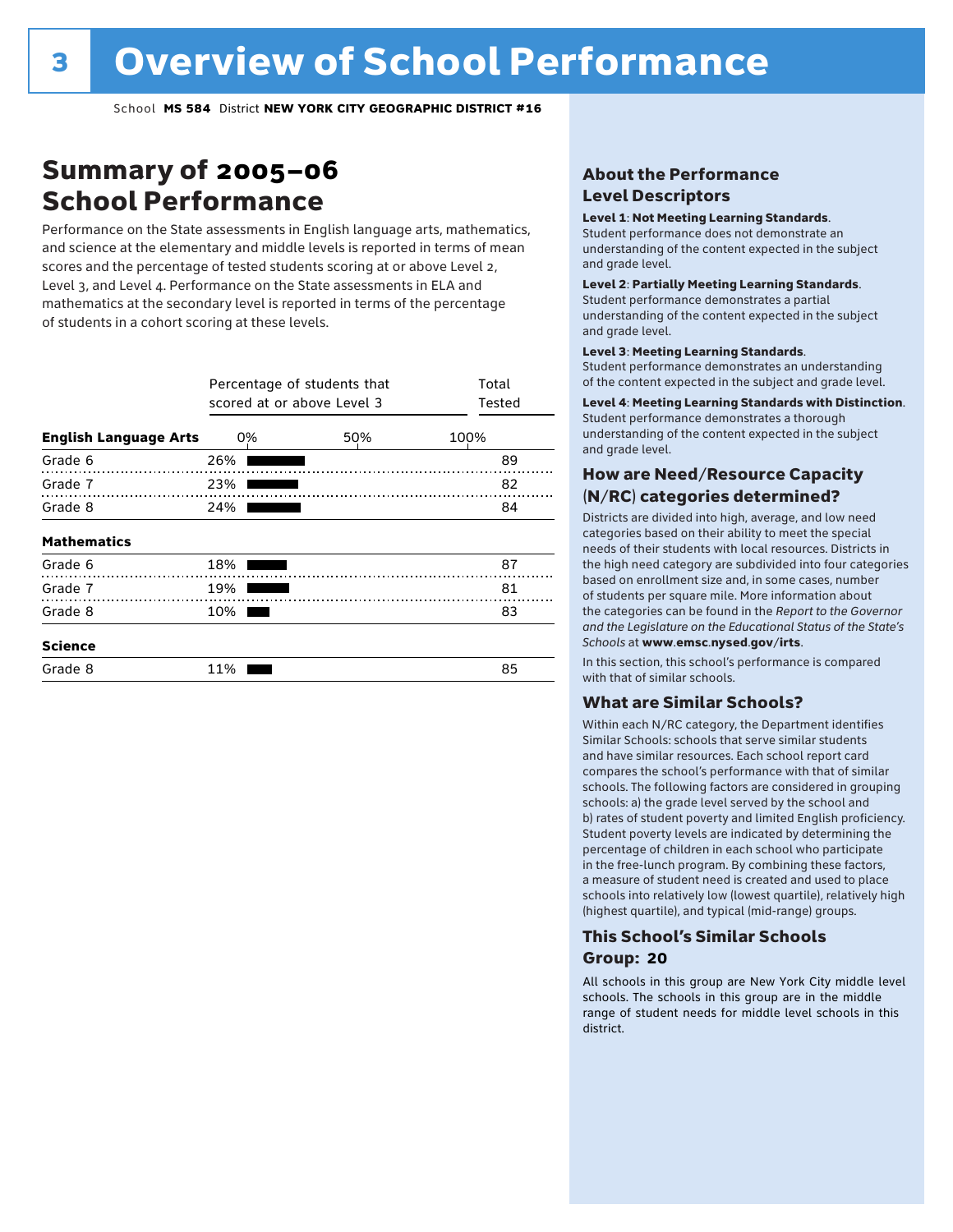## **This School's Results in Grade 6 English Language Arts**

|                                   |        | <b>This School</b>              |                                 |         |              | <b>Similar Schools</b> |                                     |                                 |   |
|-----------------------------------|--------|---------------------------------|---------------------------------|---------|--------------|------------------------|-------------------------------------|---------------------------------|---|
|                                   |        | Percentage scoring at level(s): |                                 |         |              |                        | Percentage scoring at level(s):     |                                 |   |
|                                   |        | $2 - 4$                         | $3 - 4$                         |         | 4            | $2 - 4$                | $3 - 4$                             | 4                               |   |
| Mean Score: 628                   | Range: | 598-785                         | 650-785                         |         | 705-785      |                        |                                     |                                 |   |
|                                   | 100%   | 81%                             |                                 |         |              | 91%                    |                                     |                                 |   |
|                                   |        |                                 |                                 |         |              |                        |                                     |                                 |   |
|                                   |        |                                 |                                 |         |              |                        | 49%                                 |                                 |   |
|                                   |        |                                 | 26%                             |         |              |                        |                                     |                                 |   |
|                                   |        |                                 |                                 |         | 1%           |                        |                                     | 6%                              |   |
| Number of Students:               |        | 72                              | 23                              |         | $\mathbf{1}$ |                        |                                     |                                 |   |
| <b>Results by</b>                 |        | 2005-06 School Year             |                                 |         |              |                        | 2004-05 School Year                 |                                 |   |
|                                   |        | Total                           | Percentage scoring at level(s): |         |              | Total                  |                                     | Percentage scoring at level(s): |   |
| <b>Student Group</b>              |        | Tested                          | $2 - 4$                         | $3 - 4$ | 4            | <b>Tested</b>          | $2 - 4$                             | $3 - 4$                         | 4 |
| <b>All Students</b>               |        | 89                              | 81%                             | 26%     | 1%           |                        |                                     |                                 |   |
| Female                            |        | 47                              | 85%                             | 32%     | 2%           |                        |                                     |                                 |   |
| Male                              |        | 42                              | 76%                             | 19%     | 0%           |                        |                                     |                                 |   |
| American Indian or Alaska Native  |        | 6                               |                                 |         |              |                        |                                     |                                 |   |
| Black or African American         |        | 74                              | 81%                             | 28%     | 1%           |                        |                                     |                                 |   |
| Hispanic or Latino                |        | 7                               | 86%                             | 29%     | 0%           |                        |                                     |                                 |   |
| Asian or Native Hawaiian/Other    |        |                                 |                                 |         |              |                        |                                     |                                 |   |
| Pacific Islander                  |        |                                 |                                 |         |              |                        |                                     |                                 | H |
| White                             |        | 2                               |                                 |         |              |                        | This test was not given in 2004-05. |                                 | H |
| Small Group Totals                |        | 8                               | 75%                             | 0%      | 0%           |                        |                                     |                                 |   |
| <b>General-Education Students</b> |        | 74                              | 85%                             | 30%     | 1%           |                        |                                     |                                 |   |
| <b>Students with Disabilities</b> |        | 15                              | 60%                             | 7%      | 0%           |                        |                                     |                                 |   |
| English Proficient                |        | 88                              |                                 |         |              |                        |                                     |                                 |   |
| Limited English Proficient        |        | $\mathbf{1}$                    |                                 |         |              |                        |                                     |                                 |   |
| Economically Disadvantaged        |        | 55                              | 85%                             | 29%     | 2%           |                        |                                     |                                 |   |
| Not Disadvantaged                 |        | 34                              | 74%                             | 21%     | 0%           |                        |                                     |                                 |   |
| Migrant                           |        |                                 |                                 |         |              |                        |                                     |                                 |   |
| Not Migrant                       |        | 89                              | 81%                             | 26%     | 1%           |                        |                                     |                                 |   |
| <b>NOTES</b>                      |        |                                 |                                 |         |              |                        |                                     |                                 |   |

The – symbol indicates that data for a group of students has been suppressed. If a group has fewer than five students,

Other Assessments<br>
Total Number scoring at level and Total Number scoring at level(s):<br>
Tested 2-4 3-4 3-4<br>
Tested 2-4 3-4 2–4 3–4 4 2–4 3–4 4 data for that group and the next smallest group(s) are suppressed to protect the privacy of individual students. **2005–06 School Year 2004–05 School Year** Total Tested Total Tested New York State Alternate Assessment (NYSAA): Grade 6 Equivalent <sup>0</sup> This test was not given in 2004-05. New York State English as a Second Language Achievement Test (NYSESLAT)†: Grade 6 0 N/A N/A N/A N/A

† Results in this report are shown for students who took the NYSESLAT in lieu of the New York State Testing Program assessment for accountability purposes.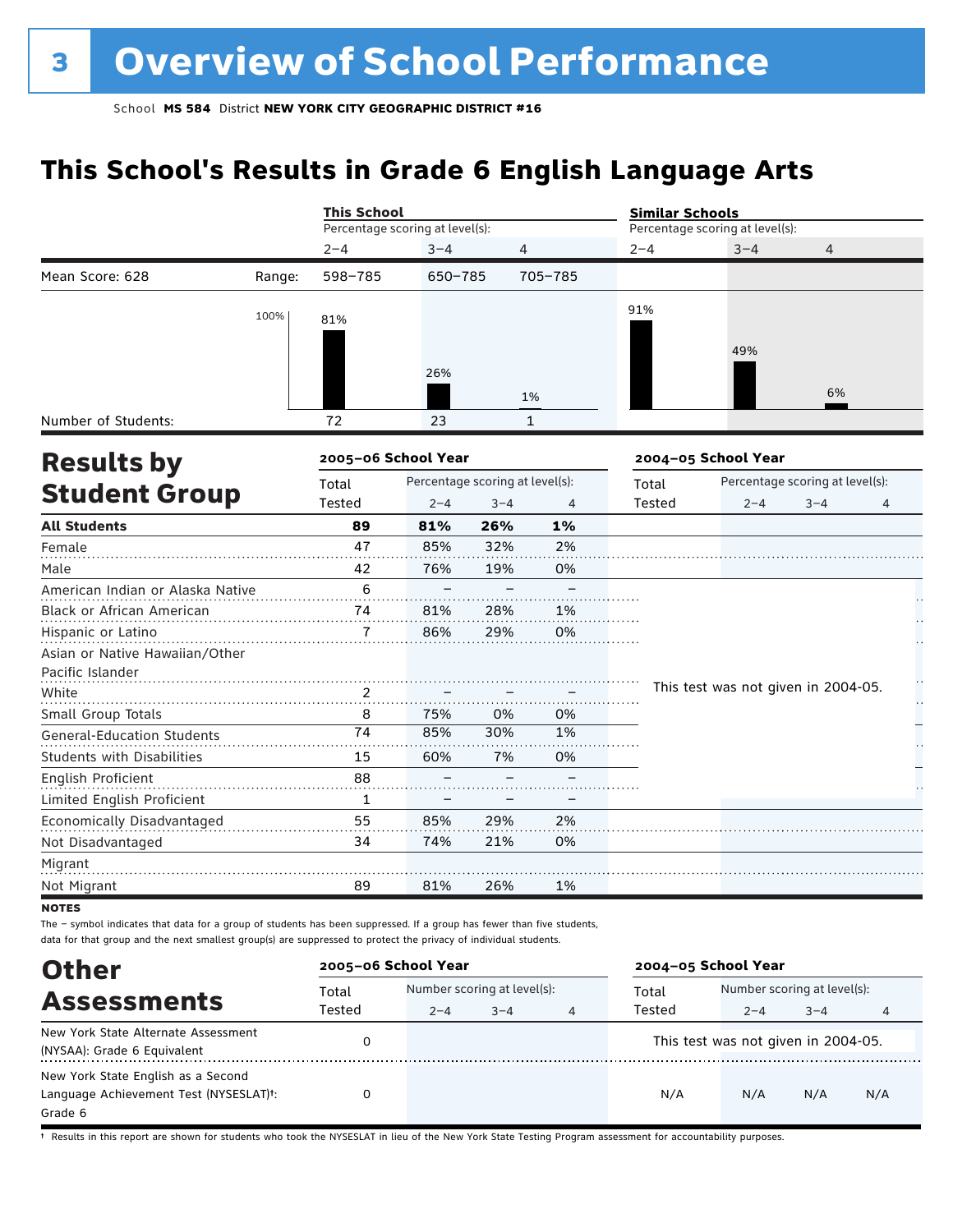## **This School's Results in Grade 6 Mathematics**

|                                   |        | <b>This School</b>              |                                 |         |                | <b>Similar Schools</b> |                                     |                                 |                |
|-----------------------------------|--------|---------------------------------|---------------------------------|---------|----------------|------------------------|-------------------------------------|---------------------------------|----------------|
|                                   |        | Percentage scoring at level(s): |                                 |         |                |                        | Percentage scoring at level(s):     |                                 |                |
|                                   |        | $2 - 4$                         | $3 - 4$                         | 4       |                | $2 - 4$                | $3 - 4$                             | 4                               |                |
| Mean Score: 620                   | Range: | 616-780                         | 650-780                         |         | 696-780        |                        |                                     |                                 |                |
|                                   | 100%   |                                 |                                 |         |                | 84%                    |                                     |                                 |                |
|                                   |        | 60%                             |                                 |         |                |                        |                                     |                                 |                |
|                                   |        |                                 |                                 |         |                |                        | 54%                                 |                                 |                |
|                                   |        |                                 | 18%                             |         |                |                        |                                     |                                 |                |
|                                   |        |                                 |                                 |         | 1%             |                        |                                     | 11%                             |                |
| Number of Students:               |        | 52                              | 16                              |         | $\mathbf{1}$   |                        |                                     |                                 |                |
| <b>Results by</b>                 |        | 2005-06 School Year             |                                 |         |                |                        | 2004-05 School Year                 |                                 |                |
|                                   |        | Total                           | Percentage scoring at level(s): |         |                | Total                  |                                     | Percentage scoring at level(s): |                |
| <b>Student Group</b>              |        | Tested                          | $2 - 4$                         | $3 - 4$ | $\overline{4}$ | Tested                 | $2 - 4$                             | $3 - 4$                         | $\overline{4}$ |
| <b>All Students</b>               |        | 87                              | 60%                             | 18%     | 1%             |                        |                                     |                                 |                |
| Female                            |        | 46                              | 61%                             | 17%     | 2%             |                        |                                     |                                 |                |
| Male                              |        | 41                              | 59%                             | 20%     | 0%             |                        |                                     |                                 |                |
| American Indian or Alaska Native  |        | 6                               |                                 |         |                |                        |                                     |                                 |                |
| Black or African American         |        | 72                              | 61%                             | 18%     | 1%             |                        |                                     |                                 |                |
| Hispanic or Latino                |        | 7                               | 57%                             | 29%     | 0%             |                        |                                     |                                 |                |
| Asian or Native Hawaiian/Other    |        |                                 |                                 |         |                |                        |                                     |                                 |                |
| Pacific Islander                  |        |                                 |                                 |         |                |                        |                                     |                                 |                |
| White                             |        | 2                               |                                 |         |                |                        | This test was not given in 2004-05. |                                 | μ,             |
| Small Group Totals                |        | 8                               | 50%                             | 13%     | 0%             |                        |                                     |                                 |                |
| <b>General-Education Students</b> |        | 72                              | 67%                             | 22%     | 1%             |                        |                                     |                                 |                |
| Students with Disabilities        |        | 15                              | 27%                             | 0%      | 0%             |                        |                                     |                                 |                |
| English Proficient                |        | 86                              |                                 |         |                |                        |                                     |                                 |                |
| Limited English Proficient        |        | $\mathbf{1}$                    |                                 |         |                |                        |                                     |                                 |                |
| Economically Disadvantaged        |        | 54                              | 67%                             | 24%     | 2%             |                        |                                     |                                 |                |
| Not Disadvantaged                 |        | 33                              | 48%                             | 9%      | 0%             |                        |                                     |                                 |                |
| Migrant                           |        |                                 |                                 |         |                |                        |                                     |                                 |                |
| Not Migrant                       |        | 87                              | 60%                             | 18%     | 1%             |                        |                                     |                                 |                |
| <b>NOTES</b>                      |        |                                 |                                 |         |                |                        |                                     |                                 |                |

| <b>Other</b>                                                       | 2005-06 School Year |                                        | 2004-05 School Year |                 |                                        |         |  |
|--------------------------------------------------------------------|---------------------|----------------------------------------|---------------------|-----------------|----------------------------------------|---------|--|
| <b>Assessments</b>                                                 | Total<br>Tested     | Number scoring at level(s):<br>$2 - 4$ | $3 - 4$             | Total<br>Tested | Number scoring at level(s):<br>$2 - 4$ | $3 - 4$ |  |
| New York State Alternate Assessment<br>(NYSAA): Grade 6 Equivalent |                     |                                        |                     |                 | This test was not given in 2004-05.    |         |  |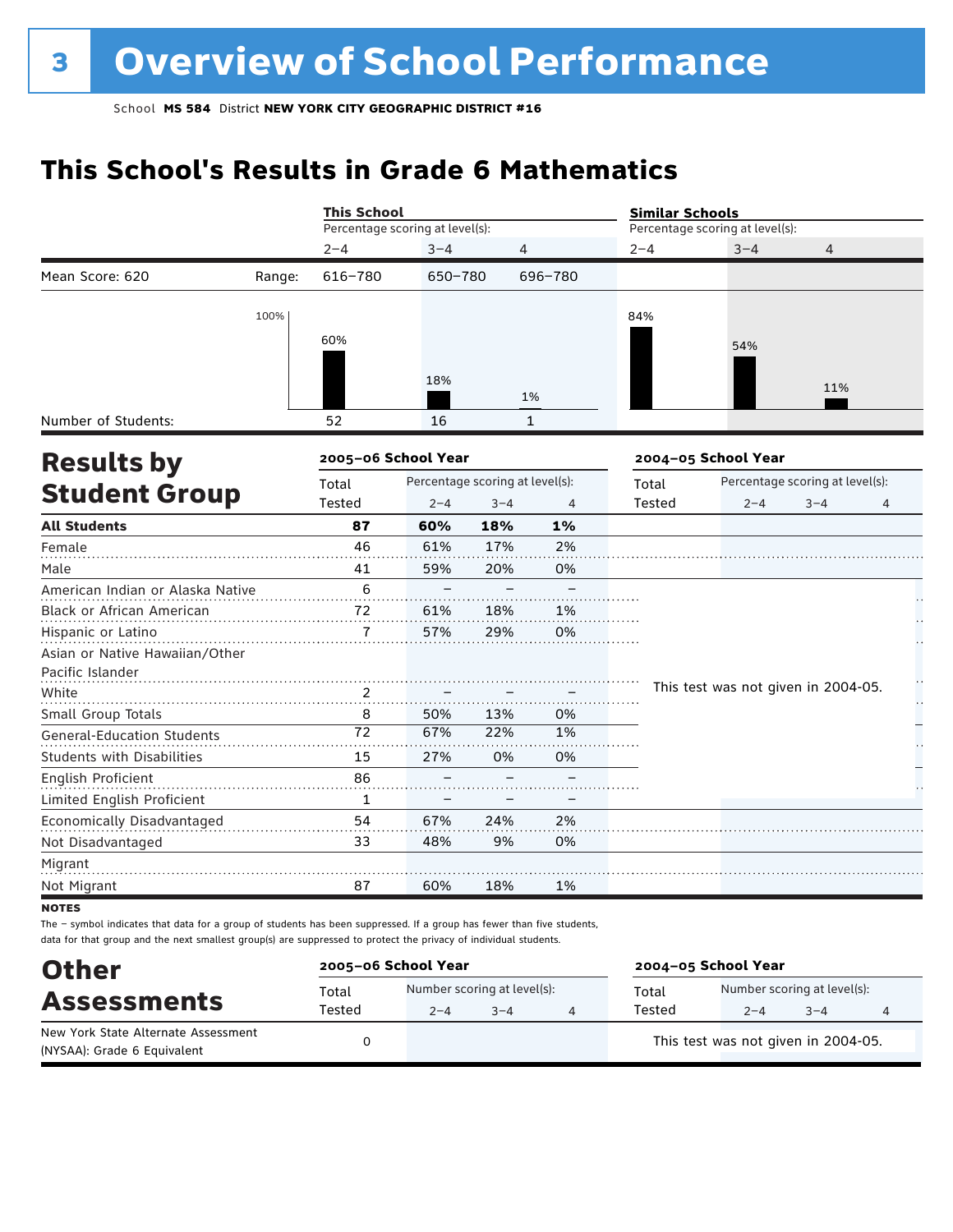## **This School's Results in Grade 7 English Language Arts**

|                                                                                                                                        |        | <b>This School</b>              |                                 |         |                | <b>Similar Schools</b> |                                     |                                 |   |
|----------------------------------------------------------------------------------------------------------------------------------------|--------|---------------------------------|---------------------------------|---------|----------------|------------------------|-------------------------------------|---------------------------------|---|
|                                                                                                                                        |        | Percentage scoring at level(s): |                                 |         |                |                        | Percentage scoring at level(s):     |                                 |   |
|                                                                                                                                        |        | $2 - 4$                         | $3 - 4$                         | 4       |                | $2 - 4$                | $3 - 4$                             | 4                               |   |
| Mean Score: 626                                                                                                                        | Range: | 600-790                         | 650-790                         |         | 712-790        |                        |                                     |                                 |   |
|                                                                                                                                        | 100%   | 85%                             |                                 |         |                | 90%                    |                                     |                                 |   |
|                                                                                                                                        |        |                                 | 23%                             |         |                |                        | 45%                                 | 4%                              |   |
|                                                                                                                                        |        |                                 |                                 |         | 0%             |                        |                                     |                                 |   |
| Number of Students:                                                                                                                    |        | 70                              | 19                              |         | $\Omega$       |                        |                                     |                                 |   |
| <b>Results by</b>                                                                                                                      |        | 2005-06 School Year             |                                 |         |                |                        | 2004-05 School Year                 |                                 |   |
|                                                                                                                                        |        | Total                           | Percentage scoring at level(s): |         |                | Total                  |                                     | Percentage scoring at level(s): |   |
| <b>Student Group</b>                                                                                                                   |        | Tested                          | $2 - 4$                         | $3 - 4$ | $\overline{4}$ | <b>Tested</b>          | $2 - 4$                             | $3 - 4$                         | 4 |
| <b>All Students</b>                                                                                                                    |        | 82                              | 85%                             | 23%     | 0%             |                        |                                     |                                 |   |
| Female                                                                                                                                 |        | 48                              | 83%                             | 23%     | 0%             |                        |                                     |                                 |   |
| Male                                                                                                                                   |        | 34                              | 88%                             | 24%     | 0%             |                        |                                     |                                 |   |
| American Indian or Alaska Native                                                                                                       |        |                                 |                                 |         |                |                        |                                     |                                 |   |
| Black or African American                                                                                                              |        | 80                              |                                 |         |                |                        |                                     |                                 |   |
| Hispanic or Latino                                                                                                                     |        | $\overline{2}$                  |                                 |         |                |                        |                                     |                                 |   |
| Asian or Native Hawaiian/Other<br>Pacific Islander                                                                                     |        |                                 |                                 |         |                |                        |                                     |                                 |   |
| White                                                                                                                                  |        |                                 |                                 |         |                |                        | This test was not given in 2004-05. |                                 |   |
| Small Group Totals                                                                                                                     |        | 82                              | 85%                             | 23%     | 0%             |                        |                                     |                                 |   |
| <b>General-Education Students</b>                                                                                                      |        | 74                              | 91%                             | 24%     | 0%             |                        |                                     |                                 |   |
| <b>Students with Disabilities</b>                                                                                                      |        | 8                               | 38%                             | 13%     | 0%             |                        |                                     |                                 |   |
| English Proficient                                                                                                                     |        | 82                              | 85%                             | 23%     | 0%             |                        |                                     |                                 |   |
| Limited English Proficient                                                                                                             |        |                                 |                                 |         |                |                        |                                     |                                 |   |
| Economically Disadvantaged                                                                                                             |        | 54                              | 93%                             | 26%     | 0%             |                        |                                     |                                 |   |
| Not Disadvantaged                                                                                                                      |        | 28                              | 71%                             | 18%     | 0%             |                        |                                     |                                 |   |
| Migrant                                                                                                                                |        |                                 |                                 |         |                |                        |                                     |                                 |   |
| Not Migrant                                                                                                                            |        | 82                              | 85%                             | 23%     | 0%             |                        |                                     |                                 |   |
| <b>NOTES</b><br>The - symbol indicates that data for a group of students has been suppressed. If a group has fewer than five students, |        |                                 |                                 |         |                |                        |                                     |                                 |   |

data for that group and the next smallest group(s) are suppressed to protect the privacy of individual students.

| <b>Other</b>                           | 2005-06 School Year |         |                             |   | 2004-05 School Year |                                     |                             |     |  |
|----------------------------------------|---------------------|---------|-----------------------------|---|---------------------|-------------------------------------|-----------------------------|-----|--|
|                                        | Total               |         | Number scoring at level(s): |   |                     |                                     | Number scoring at level(s): |     |  |
| <b>Assessments</b>                     | Tested              | $2 - 4$ | $3 - 4$                     | 4 | Tested              | $2 - 4$                             | $3 - 4$                     | 4   |  |
| New York State Alternate Assessment    |                     |         |                             |   |                     | This test was not given in 2004-05. |                             |     |  |
| (NYSAA): Grade 7 Equivalent            |                     |         |                             |   |                     |                                     |                             |     |  |
| New York State English as a Second     |                     |         |                             |   |                     |                                     |                             |     |  |
| Language Achievement Test (NYSESLAT)t: |                     |         |                             |   | N/A                 | N/A                                 | N/A                         | N/A |  |
| Grade 7                                |                     |         |                             |   |                     |                                     |                             |     |  |

† Results in this report are shown for students who took the NYSESLAT in lieu of the New York State Testing Program assessment for accountability purposes.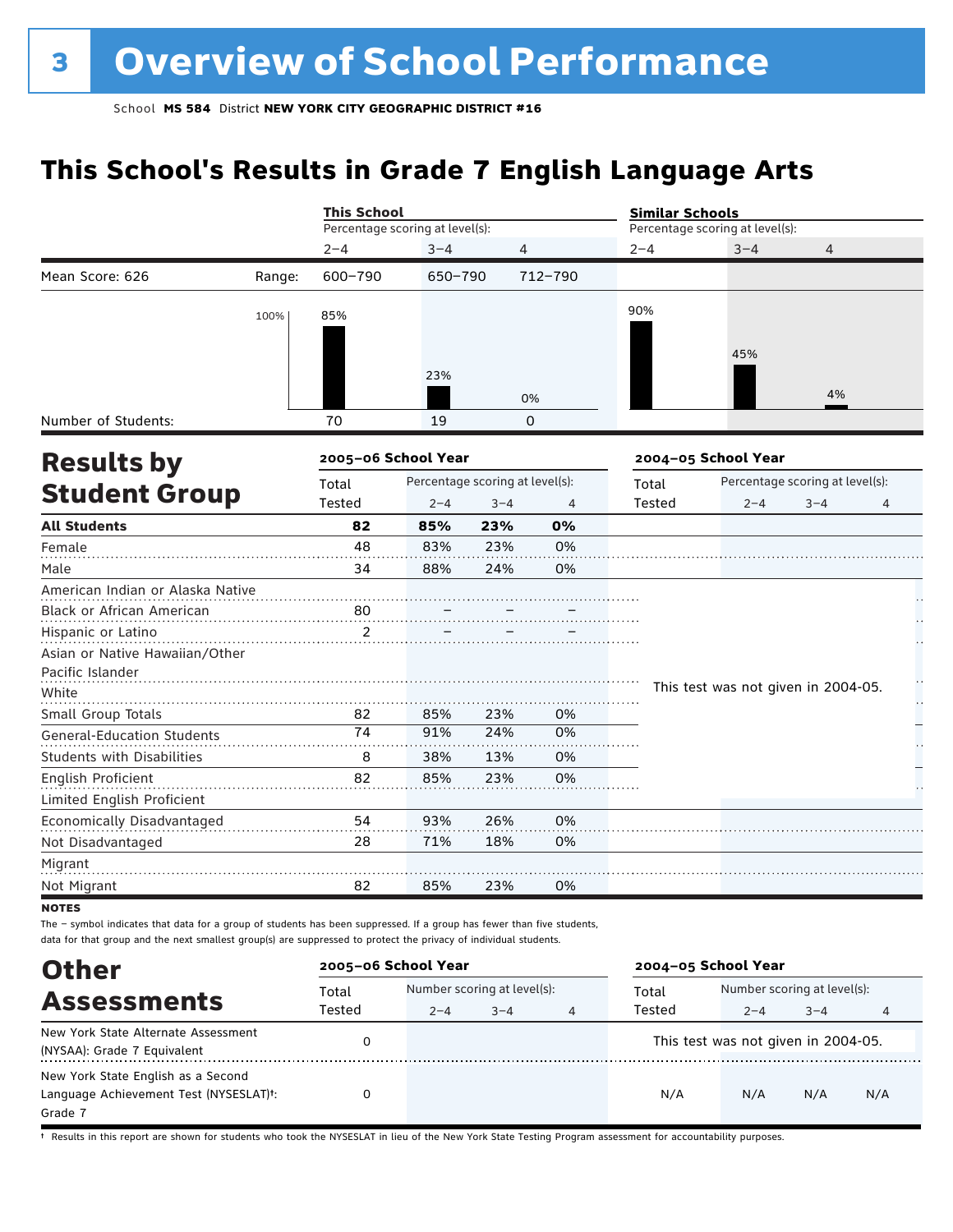## **This School's Results in Grade 7 Mathematics**

|                                   |        | <b>This School</b>              |         |                                 |          | <b>Similar Schools</b> |                                     |                                 |    |
|-----------------------------------|--------|---------------------------------|---------|---------------------------------|----------|------------------------|-------------------------------------|---------------------------------|----|
|                                   |        | Percentage scoring at level(s): |         |                                 |          |                        | Percentage scoring at level(s):     |                                 |    |
|                                   |        | $2 - 4$                         | $3 - 4$ | 4                               |          | $2 - 4$                | $3 - 4$                             | $\overline{4}$                  |    |
| Mean Score: 619                   | Range: | 611-800                         | 650-800 |                                 | 693-800  |                        |                                     |                                 |    |
|                                   | 100%   |                                 |         |                                 |          | 83%                    |                                     |                                 |    |
|                                   |        | 69%                             |         |                                 |          |                        |                                     |                                 |    |
|                                   |        |                                 |         |                                 |          |                        | 45%                                 |                                 |    |
|                                   |        |                                 | 19%     |                                 |          |                        |                                     |                                 |    |
|                                   |        |                                 |         |                                 | 0%       |                        |                                     | 7%                              |    |
| Number of Students:               |        | 56                              | 15      |                                 | $\Omega$ |                        |                                     |                                 |    |
| <b>Results by</b>                 |        | 2005-06 School Year             |         |                                 |          |                        | 2004-05 School Year                 |                                 |    |
|                                   |        | Total                           |         | Percentage scoring at level(s): |          | Total                  |                                     | Percentage scoring at level(s): |    |
| <b>Student Group</b>              |        | Tested                          | $2 - 4$ | $3 - 4$                         | 4        | <b>Tested</b>          | $2 - 4$                             | $3 - 4$                         | 4  |
| <b>All Students</b>               |        | 81                              | 69%     | 19%                             | 0%       |                        |                                     |                                 |    |
| Female                            |        | 48                              | 60%     | 19%                             | 0%       |                        |                                     |                                 |    |
| Male                              |        | 33                              | 82%     | 18%                             | 0%       |                        |                                     |                                 |    |
| American Indian or Alaska Native  |        |                                 |         |                                 |          |                        |                                     |                                 |    |
| Black or African American         |        | 79                              |         |                                 |          |                        |                                     |                                 |    |
| Hispanic or Latino                |        | 2                               |         |                                 |          |                        |                                     |                                 |    |
| Asian or Native Hawaiian/Other    |        |                                 |         |                                 |          |                        |                                     |                                 |    |
| Pacific Islander                  |        |                                 |         |                                 |          |                        |                                     |                                 | H  |
| White                             |        |                                 |         |                                 |          |                        | This test was not given in 2004-05. |                                 | μ, |
| Small Group Totals                |        | 81                              | 69%     | 19%                             | 0%       |                        |                                     |                                 |    |
| <b>General-Education Students</b> |        | 73                              | 73%     | 19%                             | 0%       |                        |                                     |                                 |    |
| <b>Students with Disabilities</b> |        | 8                               | 38%     | 13%                             | 0%       |                        |                                     |                                 |    |
| English Proficient                |        | 81                              | 69%     | 19%                             | 0%       |                        |                                     |                                 |    |
| Limited English Proficient        |        |                                 |         |                                 |          |                        |                                     |                                 |    |
| Economically Disadvantaged        |        | 53                              | 75%     | 23%                             | 0%       |                        |                                     |                                 |    |
| Not Disadvantaged                 |        | 28                              | 57%     | 11%                             | 0%       |                        |                                     |                                 |    |
| Migrant                           |        |                                 |         |                                 |          |                        |                                     |                                 |    |
| Not Migrant                       |        | 81                              | 69%     | 19%                             | 0%       |                        |                                     |                                 |    |
| UATEC                             |        |                                 |         |                                 |          |                        |                                     |                                 |    |

**NOTES** 

| <b>Other</b>                                                       | 2005-06 School Year |         |                                        | 2004-05 School Year |                                        |         |  |  |
|--------------------------------------------------------------------|---------------------|---------|----------------------------------------|---------------------|----------------------------------------|---------|--|--|
| <b>Assessments</b>                                                 | Total<br>Tested     | $2 - 4$ | Number scoring at level(s):<br>$3 - 4$ | Total<br>Tested     | Number scoring at level(s):<br>$2 - 4$ | $3 - 4$ |  |  |
| New York State Alternate Assessment<br>(NYSAA): Grade 7 Equivalent |                     |         |                                        |                     | This test was not given in 2004-05.    |         |  |  |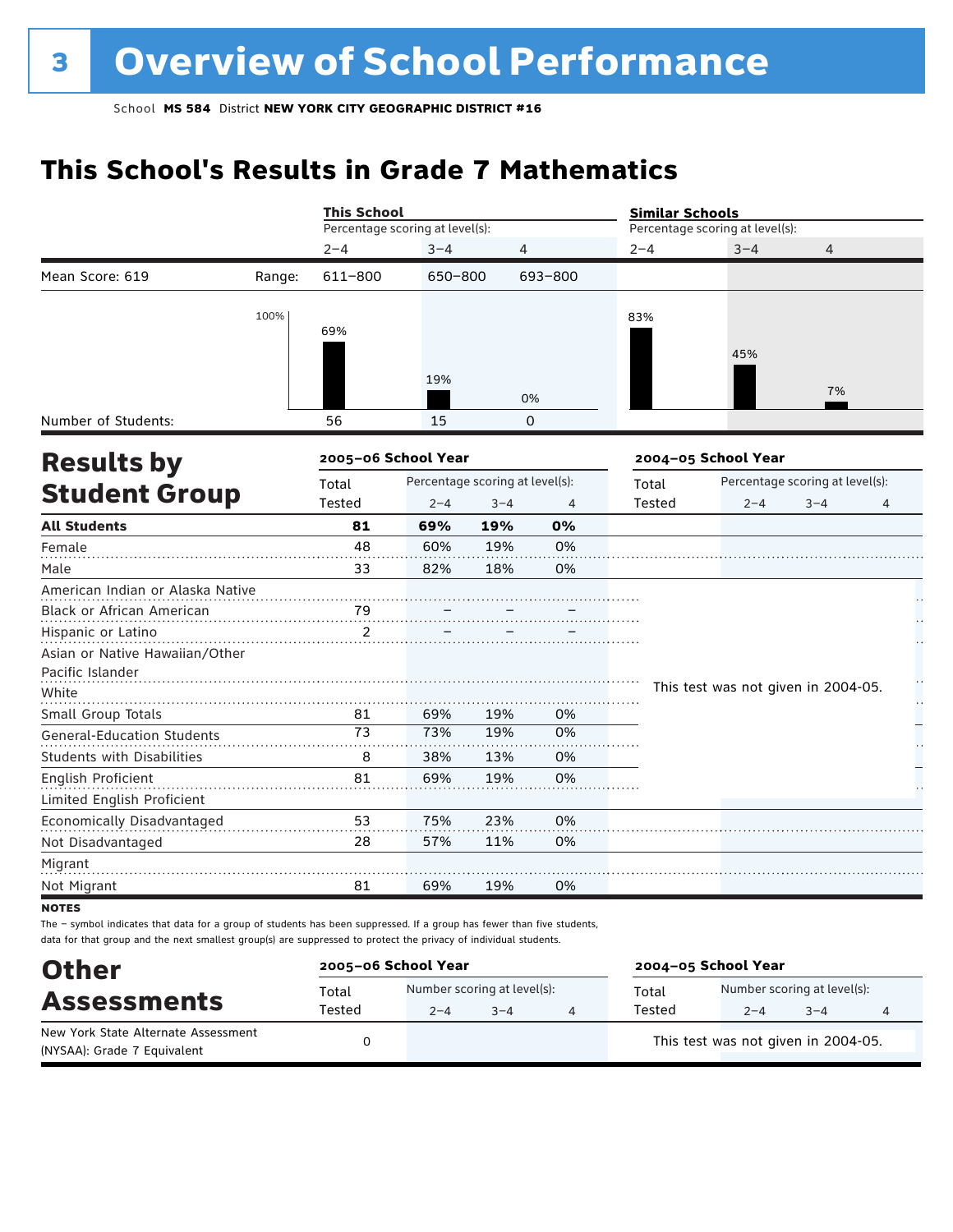## **This School's Results in Grade 8 English Language Arts**

|                                   |        | <b>This School</b>              |                                 |         |                | <b>Similar Schools</b> |                                                                             |                                 |   |
|-----------------------------------|--------|---------------------------------|---------------------------------|---------|----------------|------------------------|-----------------------------------------------------------------------------|---------------------------------|---|
|                                   |        | Percentage scoring at level(s): |                                 |         |                |                        | Percentage scoring at level(s):                                             |                                 |   |
|                                   |        | $2 - 4$                         | $3 - 4$                         |         | 4              | $2 - 4$                | $3 - 4$                                                                     | 4                               |   |
| Mean Score: 616                   | Range: | 602-790                         | 650-790                         |         | 715-790        |                        |                                                                             |                                 |   |
|                                   | 100%   |                                 |                                 |         |                | 87%                    |                                                                             |                                 |   |
|                                   |        | 73%                             |                                 |         |                |                        |                                                                             |                                 |   |
|                                   |        |                                 |                                 |         |                |                        | 35%                                                                         |                                 |   |
|                                   |        |                                 | 24%                             |         |                |                        |                                                                             |                                 |   |
|                                   |        |                                 |                                 |         | 0%             |                        |                                                                             | 2%                              |   |
| Number of Students:               |        | 61                              | 20                              |         | 0              |                        |                                                                             |                                 |   |
| <b>Results by</b>                 |        | 2005-06 School Year             |                                 |         |                |                        | 2004-05 School Year                                                         |                                 |   |
|                                   |        | Total                           | Percentage scoring at level(s): |         |                | Total                  |                                                                             | Percentage scoring at level(s): |   |
| <b>Student Group</b>              |        | Tested                          | $2 - 4$                         | $3 - 4$ | $\overline{4}$ | Tested                 | $2 - 4$                                                                     | $3 - 4$                         | 4 |
| <b>All Students</b>               |        | 84                              | 73%                             | 24%     | 0%             |                        |                                                                             |                                 |   |
| Female                            |        | 39                              | 79%                             | 31%     | 0%             |                        |                                                                             |                                 |   |
| Male                              |        | 45                              | 67%                             | 18%     | 0%             |                        |                                                                             |                                 |   |
| American Indian or Alaska Native  |        |                                 |                                 |         |                |                        |                                                                             |                                 |   |
| Black or African American         |        | 74                              | 74%                             | 23%     | 0%             |                        |                                                                             |                                 |   |
| Hispanic or Latino                |        | 9                               |                                 |         |                |                        | New assessments for elementary-                                             |                                 |   |
| Asian or Native Hawaiian/Other    |        |                                 |                                 |         |                |                        | and middle-level English language                                           |                                 |   |
| Pacific Islander                  |        |                                 |                                 |         |                |                        | arts and mathematics were                                                   |                                 |   |
| White                             |        | 1                               |                                 |         |                |                        | administered in 2006. Results from                                          |                                 |   |
| Small Group Totals                |        | 10                              | 60%                             | 30%     | 0%             |                        | these assessments cannot be directly<br>compared to results from previously |                                 |   |
| <b>General-Education Students</b> |        | 72                              | 81%                             | 28%     | 0%             |                        | administered assessments.                                                   |                                 |   |
| <b>Students with Disabilities</b> |        | 12                              | 25%                             | 0%      | 0%             |                        |                                                                             |                                 |   |
| English Proficient                |        | 84                              | 73%                             | 24%     | 0%             |                        |                                                                             |                                 |   |
| Limited English Proficient        |        |                                 |                                 |         |                |                        |                                                                             |                                 |   |
| Economically Disadvantaged        |        | 51                              | 84%                             | 29%     | 0%             |                        |                                                                             |                                 |   |
| Not Disadvantaged                 |        | 33                              | 55%                             | 15%     | 0%             |                        |                                                                             |                                 |   |
| Migrant                           |        |                                 |                                 |         |                |                        |                                                                             |                                 |   |
| Not Migrant                       |        | 84                              | 73%                             | 24%     | 0%             |                        |                                                                             |                                 |   |
| <b>NOTES</b>                      |        |                                 |                                 |         |                |                        |                                                                             |                                 |   |

The – symbol indicates that data for a group of students has been suppressed. If a group has fewer than five students, data for that group and the next smallest group(s) are suppressed to protect the privacy of individual students.

| <b>Other</b>                                                                            |                 | 2005-06 School Year |                                        |   | 2004-05 School Year |         |                                        |   |  |
|-----------------------------------------------------------------------------------------|-----------------|---------------------|----------------------------------------|---|---------------------|---------|----------------------------------------|---|--|
| <b>Assessments</b>                                                                      | Total<br>Tested | $2 - 4$             | Number scoring at level(s):<br>$3 - 4$ | 4 | Total<br>Tested     | $2 - 4$ | Number scoring at level(s):<br>$3 - 4$ | 4 |  |
| New York State Alternate Assessment<br>(NYSAA): Grade 8 Equivalent                      |                 |                     |                                        |   |                     |         |                                        |   |  |
| New York State English as a Second<br>Language Achievement Test (NYSESLAT)t:<br>Grade 8 |                 |                     |                                        |   |                     |         |                                        |   |  |

† Results in this report are shown for students who took the NYSESLAT in lieu of the New York State Testing Program assessment for accountability purposes.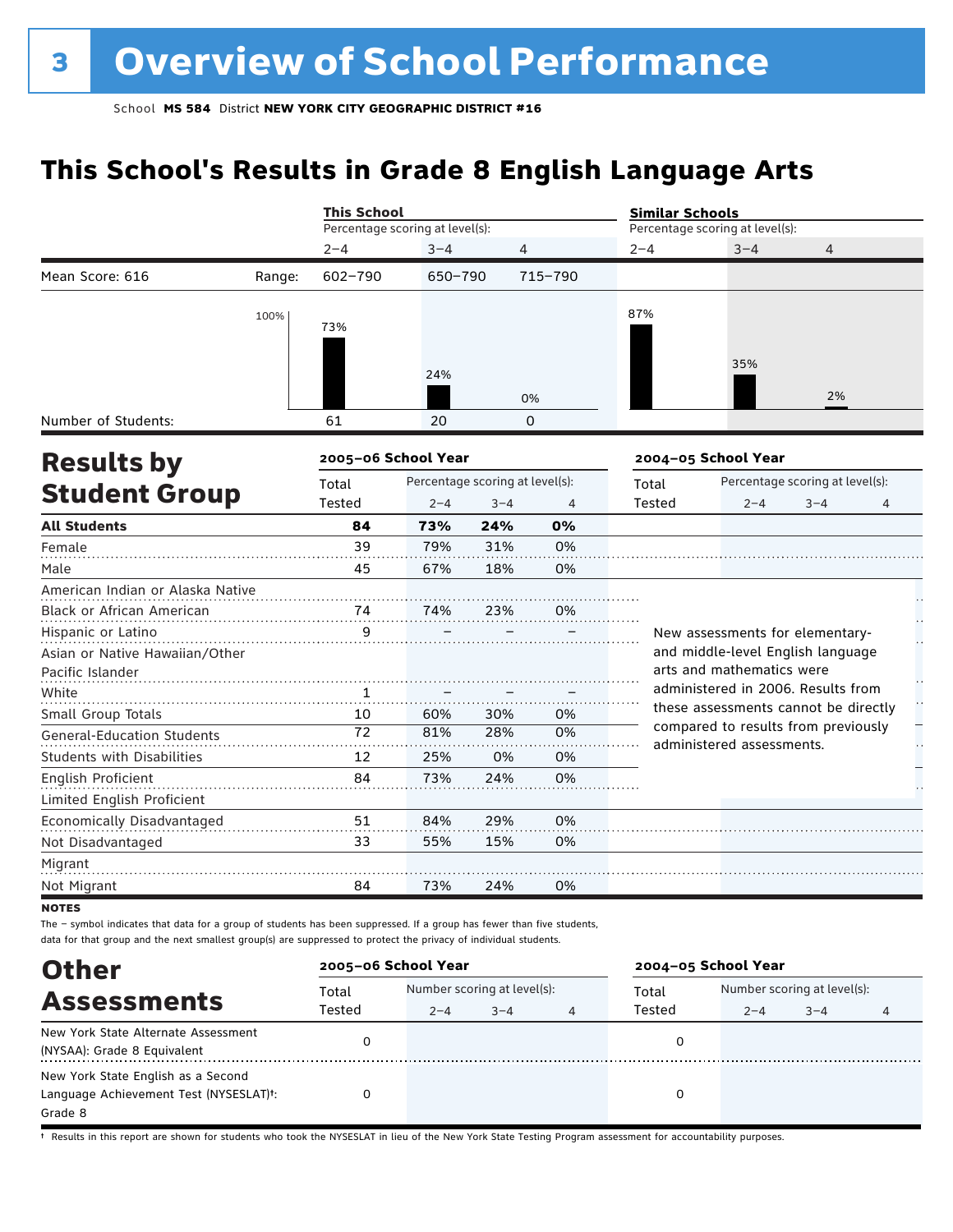## **This School's Results in Grade 8 Mathematics**

|                                   |        | <b>This School</b>                       |         |         |                                          | <b>Similar Schools</b>          |                                                                             |                |                      |  |
|-----------------------------------|--------|------------------------------------------|---------|---------|------------------------------------------|---------------------------------|-----------------------------------------------------------------------------|----------------|----------------------|--|
|                                   |        | Percentage scoring at level(s):          |         |         |                                          | Percentage scoring at level(s): |                                                                             |                |                      |  |
|                                   |        | $2 - 4$                                  | $3 - 4$ | 4       |                                          | $2 - 4$                         | $3 - 4$                                                                     | $\overline{4}$ |                      |  |
| Mean Score: 610                   | Range: | 616-775                                  | 650-775 |         | 701-775                                  |                                 |                                                                             |                |                      |  |
|                                   | 100%   |                                          |         |         |                                          |                                 |                                                                             |                |                      |  |
|                                   |        |                                          |         |         |                                          | 77%                             |                                                                             |                |                      |  |
|                                   |        | 52%                                      |         |         |                                          |                                 | 40%                                                                         |                |                      |  |
|                                   |        |                                          | 10%     |         |                                          |                                 |                                                                             |                |                      |  |
|                                   |        |                                          |         |         | 0%                                       |                                 |                                                                             | 7%             |                      |  |
| Number of Students:               |        | 43                                       | 8       |         | 0                                        |                                 |                                                                             |                |                      |  |
| <b>Results by</b>                 |        | 2005-06 School Year                      |         |         |                                          |                                 | 2004-05 School Year                                                         |                |                      |  |
|                                   |        | Percentage scoring at level(s):<br>Total |         |         | Percentage scoring at level(s):<br>Total |                                 |                                                                             |                |                      |  |
| <b>Student Group</b>              |        | Tested                                   | $2 - 4$ | $3 - 4$ | 4                                        | <b>Tested</b>                   | $2 - 4$                                                                     | $3 - 4$        | 4                    |  |
| <b>All Students</b>               |        | 83                                       | 52%     | 10%     | 0%                                       |                                 |                                                                             |                |                      |  |
| Female                            |        | 36                                       | 58%     | 17%     | 0%                                       |                                 |                                                                             |                |                      |  |
| Male                              |        | 47                                       | 47%     | 4%      | 0%                                       |                                 |                                                                             |                |                      |  |
| American Indian or Alaska Native  |        | $\mathbf{1}$                             |         |         |                                          |                                 |                                                                             |                |                      |  |
| Black or African American         |        | 73                                       | 53%     | 11%     | 0%                                       |                                 |                                                                             |                | Н,                   |  |
| Hispanic or Latino                |        | 9                                        |         |         |                                          |                                 | New assessments for elementary-                                             |                |                      |  |
| Asian or Native Hawaiian/Other    |        |                                          |         |         |                                          |                                 | and middle-level English language                                           |                |                      |  |
| Pacific Islander                  |        |                                          |         |         |                                          |                                 | arts and mathematics were                                                   |                | $\ddot{\phantom{1}}$ |  |
| White                             |        |                                          |         |         |                                          |                                 | administered in 2006. Results from                                          |                | H                    |  |
| Small Group Totals                |        | 10                                       | 40%     | 0%      | 0%                                       |                                 | these assessments cannot be directly<br>compared to results from previously |                |                      |  |
| <b>General-Education Students</b> |        | 70                                       | 56%     | 9%      | 0%                                       |                                 | administered assessments.                                                   |                |                      |  |
| <b>Students with Disabilities</b> |        | 13                                       | 31%     | 15%     | 0%                                       |                                 |                                                                             |                |                      |  |
| English Proficient                |        | 83                                       | 52%     | 10%     | 0%                                       |                                 |                                                                             |                |                      |  |
| Limited English Proficient        |        |                                          |         |         |                                          |                                 |                                                                             |                |                      |  |
| Economically Disadvantaged        |        | 52                                       | 58%     | 8%      | 0%                                       |                                 |                                                                             |                |                      |  |
| Not Disadvantaged                 |        | 31                                       | 42%     | 13%     | 0%                                       |                                 |                                                                             |                |                      |  |
| Migrant                           |        |                                          |         |         |                                          |                                 |                                                                             |                |                      |  |
| Not Migrant                       |        | 83                                       | 52%     | 10%     | 0%                                       |                                 |                                                                             |                |                      |  |
|                                   |        |                                          |         |         |                                          |                                 |                                                                             |                |                      |  |

**NOTES** 

| <b>Other</b>                        | 2005-06 School Year |                             |         | 2004-05 School Year |        |                             |         |   |
|-------------------------------------|---------------------|-----------------------------|---------|---------------------|--------|-----------------------------|---------|---|
|                                     | Total               | Number scoring at level(s): |         |                     | Total  | Number scoring at level(s): |         |   |
| <b>Assessments</b>                  | Tested              | $2 - 4$                     | $3 - 4$ |                     | Tested | $2 - 4$                     | $3 - 4$ | 4 |
| New York State Alternate Assessment |                     |                             |         |                     |        |                             |         |   |
| (NYSAA): Grade 8 Equivalent         |                     |                             |         |                     |        |                             |         |   |